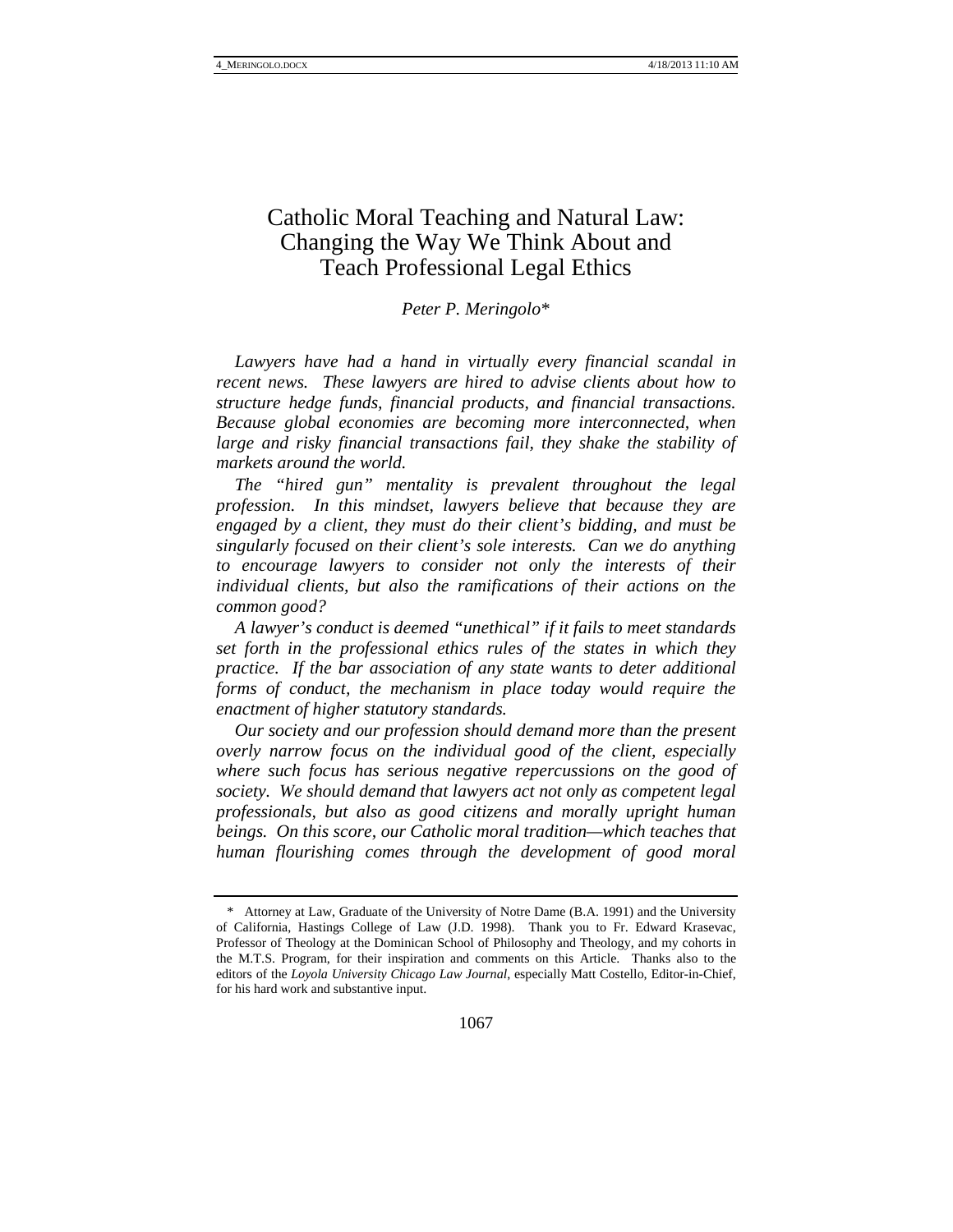*character—has much to offer to the discussion of legal ethics. If our Catholic faith aids in our moral development as human beings, should it not also affect the way we view and exercise our chosen profession?*

*Now is the time for Catholic lawyers and law schools to take a leadership role in cultivating moral judgment and good character in lawyers. Academics are uncovering the historical efforts to change Catholic legal education. Moral theologians are reformulating thirteenth-century natural law principles and the tradition of virtue ethics that underpins them so that they may be usefully applied to modern realities. Building upon these recent developments, this Article argues that Catholic law schools should educate their pupils in the moral tradition of natural law, and Catholic lawyers should seek to integrate this tradition into their day-to-day practice, especially in the area of professional ethics. In other words, Catholic lawyers and Catholic law schools are uniquely positioned to help in the renewal of the ethical principles of our profession, and have an obligation to change the way we think about and teach professional legal ethics.*

### **INTRODUCTION**

Lawyers play an important and very visible role in American society. We write laws, interpret laws, and apply facts to laws. We help people to protect rights, resolve disputes, and seek justice. We write and interpret contracts, leases, and patents. We are the means through which people access the court system. We are judges, mediators, arbitrators, counselors, and confidantes. We prosecute and defend people accused of crimes. We act as agents for our clients.

<span id="page-1-1"></span>Given the ubiquity of lawyers in America, lawyers undoubtedly have been involved in the financial scandals headlining the news. One can imagine lawyers advising clients about how to structure mortgagebacked securities, set up trading schemes, including deals that lead to billion dollar losses and shake the foundation of world economies, [1](#page-0-1) and arrange offshore tax shelters for their client's wealth. We have seen lawyers advise presidents about the use of torture and drone assassinations.[2](#page-1-0) Lawyers certainly were involved in advising the federal government about the legalities of allowing guns to "walk" to

<sup>1.</sup> *See generally* Sewell Chan, *Financial Crisis Was Avoidable, Inquiry Finds*, N.Y. TIMES, Jan. 25, 2011, at A1 (summarizing key aspects of the 2008 financial crisis in the U.S.); NAT'L COMM'N ON THE CAUSES OF THE FIN. & ECON. CRISIS IN THE U.S., THE FINANCIAL CRISIS INQUIRY REPORT 27–353 (2011) (describing conduct, deals, and schemes that caused the 2008 great recession).

<span id="page-1-0"></span><sup>2.</sup> Charlie Savage, *Secret U.S. Memo Made Legal Case to Kill a Citizen*, N.Y. TIMES, Oct. 9, 2011, at A1.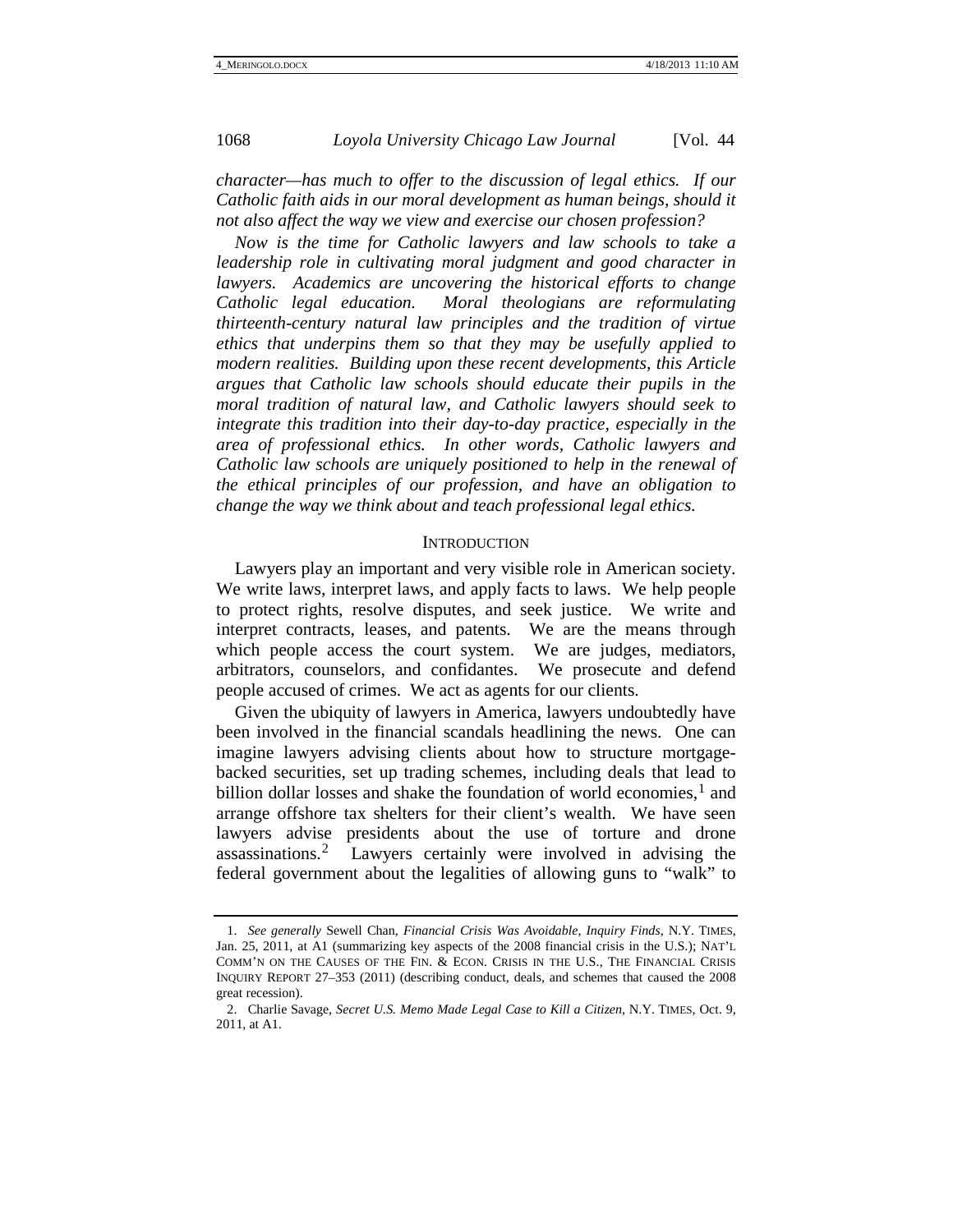Mexico in the recent so-called "fast and furious" federal operation.<sup>[3](#page-1-1)</sup>

As lawyers, we are duty bound to act ethically. Over 100 years ago, the American Bar Association (ABA) adopted the Canons of Professional Ethics, and later, the Model Rules of Professional Conduct, [4](#page-2-0) which set forth professional standards that serve as models of the regulatory law governing the legal profession in the fifty states. We are taught these standards in law school, and they are featured prominently on the bar examination that most every lawyer is required to pass before being admitted to practice law in the United States.

Simply following these ethics rules, which have been in place since 1908, is not enough to ensure that lawyers will act ethically. For example, Professor Katherine Franke of Columbia Law School, in light of lawyers' complicity in recent financial scandals, argues that legal educators must teach "students that being a 'good lawyer' . . . include[s] the cultivation of responsible moral judgment."[5](#page-2-1) She aptly advocates for more rules:

<span id="page-2-2"></span>Just as lawyers' roles in the Watergate scandal forced the profession to review and revise its ethics canon, so too lawyers' collaboration in today's financial scandals ought to provoke consideration of new and higher ethical standards of professionalism. In important respects, these ethics would signal a return to Brandeis'[s] notion of lawyers as public citizens, and would discourage lawyers from being no more than handmaidens to the purely self-seeking opportunism and strategic behavior of their clients. Instead, the integrity of our profession should oblige us to convince our clients that deceptive, fraudulent or

<sup>3.</sup> Charlie Savage, *Documents Reveal Reactions to Disputed A.T.F. Investigations in Arizona*, N.Y. TIMES, Nov. 1, 2011, at A17. Operation Fast and Furious was a federal investigation by federal agents into a gun trafficking ring in the U.S. that was providing weapons to a Mexican drug cartel. *Id.*

<span id="page-2-0"></span><sup>4.</sup> MODEL RULES OF PROF'L CONDUCT preface (2012). To date, California is the only state that has not adopted the format of the ABA Model Rules of Professional Conduct. *See State Adoption of the ABA Model Rules of Professional Conduct*, AM. BAR. ASS'N, http://www. americanbar.org/groups/professional\_responsibility/publications/model\_rules\_of\_professional\_co nduct/alpha\_list\_state\_adopting\_model\_rules.html (last visited Mar. 15, 2013). Thus, this Article uses the term "rules of professional conduct" to refer generally to the ethics rules that govern the legal profession.

<span id="page-2-3"></span><span id="page-2-1"></span><sup>5.</sup> Katherine Franke, *Occupy Wall Street's Message for Lawyers*, NAT'L L.J., Nov. 21, 2011. As Justice Brandeis put it, "the counsel selected to represent important private interests possesses usually ability of a high order, while the public is often inadequately represented or wholly unrepresented. Great unfairness to the public is apt to result from this fact." LOUIS DEMBITZ BRANDEIS, BUSINESS—A PROFESSION 324–25 (1914). *See also* MODEL RULES OF PROF'L CONDUCT pmbl., para. [6] ("As a *public citizen*, a lawyer should seek improvement of the law, access to the legal system, the administration of justice and the quality of service rendered by the legal profession." (emphasis added)).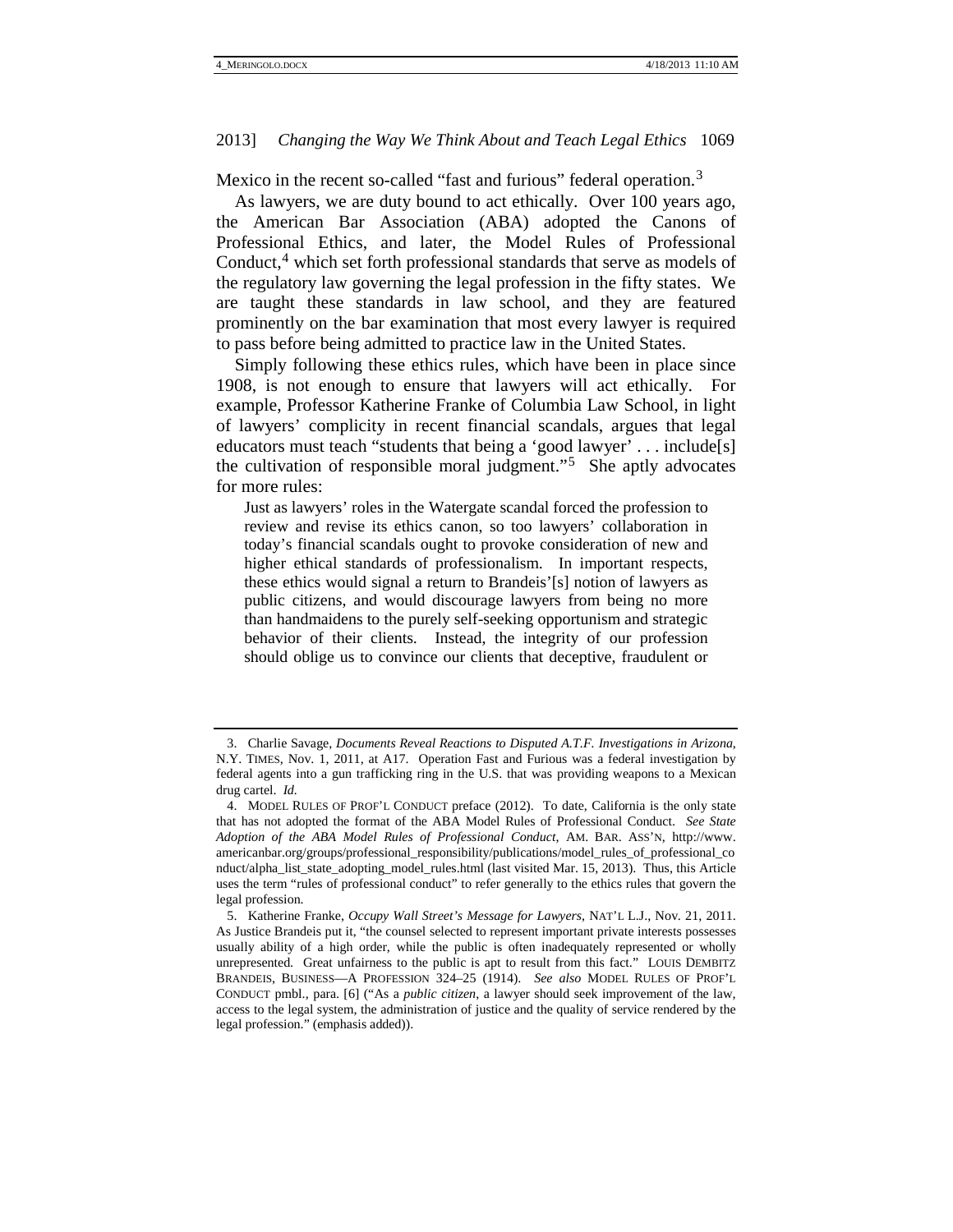illegal practices are neither in their own self-interest nor in that of the larger public.<sup>[6](#page-2-3)</sup>

Professor Franke's call for "new and higher ethical standards of professionalism" raises certain fundamental questions. Would the existence of higher standards discourage lawyers from acting unethically? Would new standards oblige lawyers to counsel clients away from committing fraud, in a way that the old standards did not? Is an act unethical because the law, or some other authority, deems it so? Is simply acting in conformity with higher standards of professionalism enough for a lawyer to fulfill his or her ethical obligations? Notably, the rules of professional conduct themselves acknowledge that they do not "exhaust the moral and ethical considerations that should inform a lawyer, for no worthwhile activity can be completely defined by legal rules."[7](#page-3-0)

I agree with Professor Franke that law schools must cultivate responsible moral judgment in lawyers. However, to do so, there needs to be a fundamental shift in how law schools teach, and how lawyers apply, professional ethics rules. Certainly, moral and ethical judgment requires more than the memorization of a series of standards. Currently, the rules of professional conduct regulate lawyer conduct through deterrence. If a lawyer violates an ethical duty, she is potentially subjected to disciplinary action and malpractice claims.<sup>8</sup> As a result, some lawyers act merely to avoid malpractice, rather than in accordance with what is "right" or "good."

<span id="page-3-5"></span>Professional ethics should provide an incentive for a lawyer to do what is right *and* what is good. To this end, Catholic thought has much to offer. As Catholics, we are guided to be and do good by a rich tradition. A crucial aspect of Catholic moral teaching is that "an evil act does its greatest damage to the one who performs it."<sup>[9](#page-3-2)</sup> Although this aspect "has been in grave danger of being eclipsed" in contemporary ethics, there has been a "renewal of virtue ethics, which emphasizes the manner in which an agent's actions shape his or her character."<sup>[10](#page-3-3)</sup>

<sup>6.</sup> Franke, *supra* not[e 5.](#page-2-2)

<sup>7.</sup> ILL. RULES OF PROF'L CONDUCT pmbl., para. [16] (2010).

<span id="page-3-1"></span><span id="page-3-0"></span><sup>8.</sup> CAL. RULES OF PROF'L CONDUCT R. 1-100(A) (2013). In Illinois, the "[f]ailure to comply with an obligation or prohibition imposed by a Rule is a basis for invoking the disciplinary process." ILL. RULES OF PROF'L CONDUCT pmbl., para. [19].

<span id="page-3-4"></span><span id="page-3-2"></span><sup>9.</sup> M. Cathleen Kaveny, *Appropriation of Evil: Cooperation's Mirror Image*, 61 THEOLOGICAL STUD. 280, 281 (2000) [hereinafter Kaveny, *Appropriation*].

<span id="page-3-3"></span><sup>10.</sup> *Id.* Virtue Ethics denotes an "approach to moral philosophy or moral theology that focuses not on particular actions, but rather on the person who is acting. More specifically, virtue ethics is concerned with the person's 'character,' his or her moral identity." Charles Skriner, *The Distinctiveness of Christian Legal Ethics*, 24 GEO. J. LEGAL ETHICS 921, 927 (2011) (footnote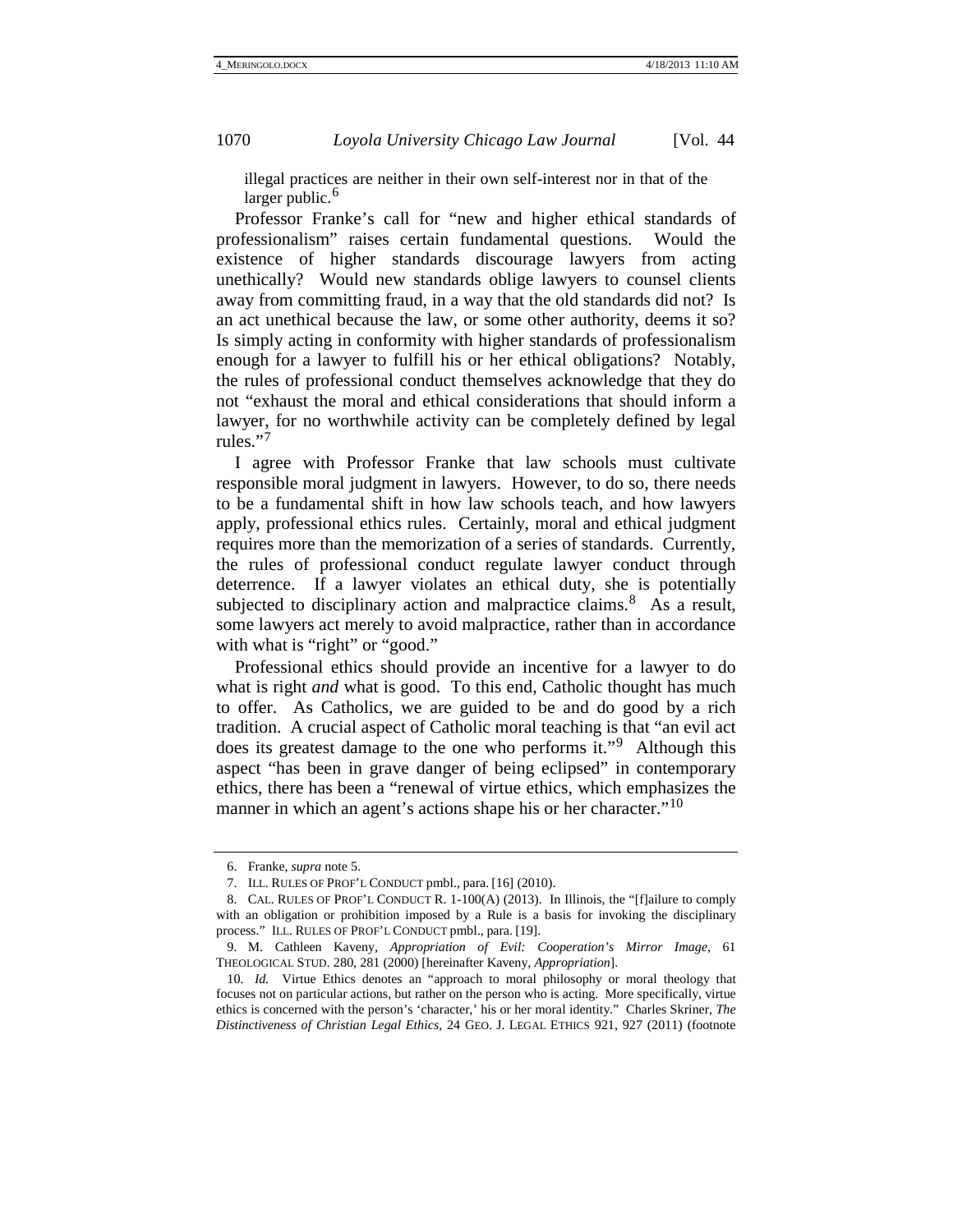Catholic law schools are uniquely qualified to develop ethical lawyers and to cultivate a lawyer's character and moral judgment. Catholic law schools would do well to teach the Catholic moral tradition and natural law principles to aspiring lawyers so that they can apply this tradition and those principles during their professional careers. This call is hardly new. In the 1930s and 1940s, several prominent leaders of Catholic legal education sought to change the curriculum of Catholic law schools in order to "build Catholic legal education around a rigorous study and exposition of the metaphysics and natural law theory of St. Thomas Aquinas."<sup>11</sup> These leaders rode the crest of the Neo-Thomism movement that began in Europe. Although the efforts failed, another Thomistic movement is occurring today, and the reasoning behind the proposal advanced by the leaders of the past is instructive.

<span id="page-4-0"></span>The purpose of this Article is to suggest that now is the time for legal professional ethics rules to account for a broader vision of the common good and to assure that such rules aid the moral development of a lawyer's character. Works by academics, such as Professors John Breen and Lee Strang, provide a renewed focus on Catholic legal education.[12](#page-4-1) Moral theologians, such as Professor Jean Porter, are renewing and developing Aquinas's theory of natural law in a way that allows it to reliably guide the actions of all Catholics, including Catholic lawyers.<sup>[13](#page-4-2)</sup>

<span id="page-4-3"></span>Part I briefly discusses important ethical frameworks set forth in the rules of professional conduct, using the California and Illinois rules as a template. Next, Parts II and III depict a theory of natural law espoused by Jean Porter, and the categories of cooperation with, and appropriation of, evil. Part IV then analyzes hypothetical situations of legal representation based upon real life examples using the legal ethics and natural law frameworks. Following, Part V reviews the historical efforts to amend Catholic legal education*.* The Article concludes by advocating for Catholic law schools to play a significant role in supplementing ethics rules by equipping Catholic lawyers with the tools and skills necessary to engage the rules of professional conduct in a dialogue with Catholic moral teachings and the natural law.

omitted).

<sup>11.</sup> John M. Breen & Lee J. Strang, *The Road Not Taken: Catholic Legal Education at the Middle of the Twentieth Century*, 51 AM. J. LEGAL HIST. 553, 556 (2011). *See infra* Part V (discussing this period in which Catholic leaders called for a renewed emphasis on Catholic teachings in law school).

<span id="page-4-2"></span><span id="page-4-1"></span><sup>12.</sup> *See generally* Breen & Strang, *supra* note [11;](#page-4-0) John M. Breen, *The Air in the Balloon: Further Notes on Catholic and Jesuit Identity in Legal Education*, 43 GONZ. L. REV. 41 (2007).

<sup>13.</sup> *See infra* Part II.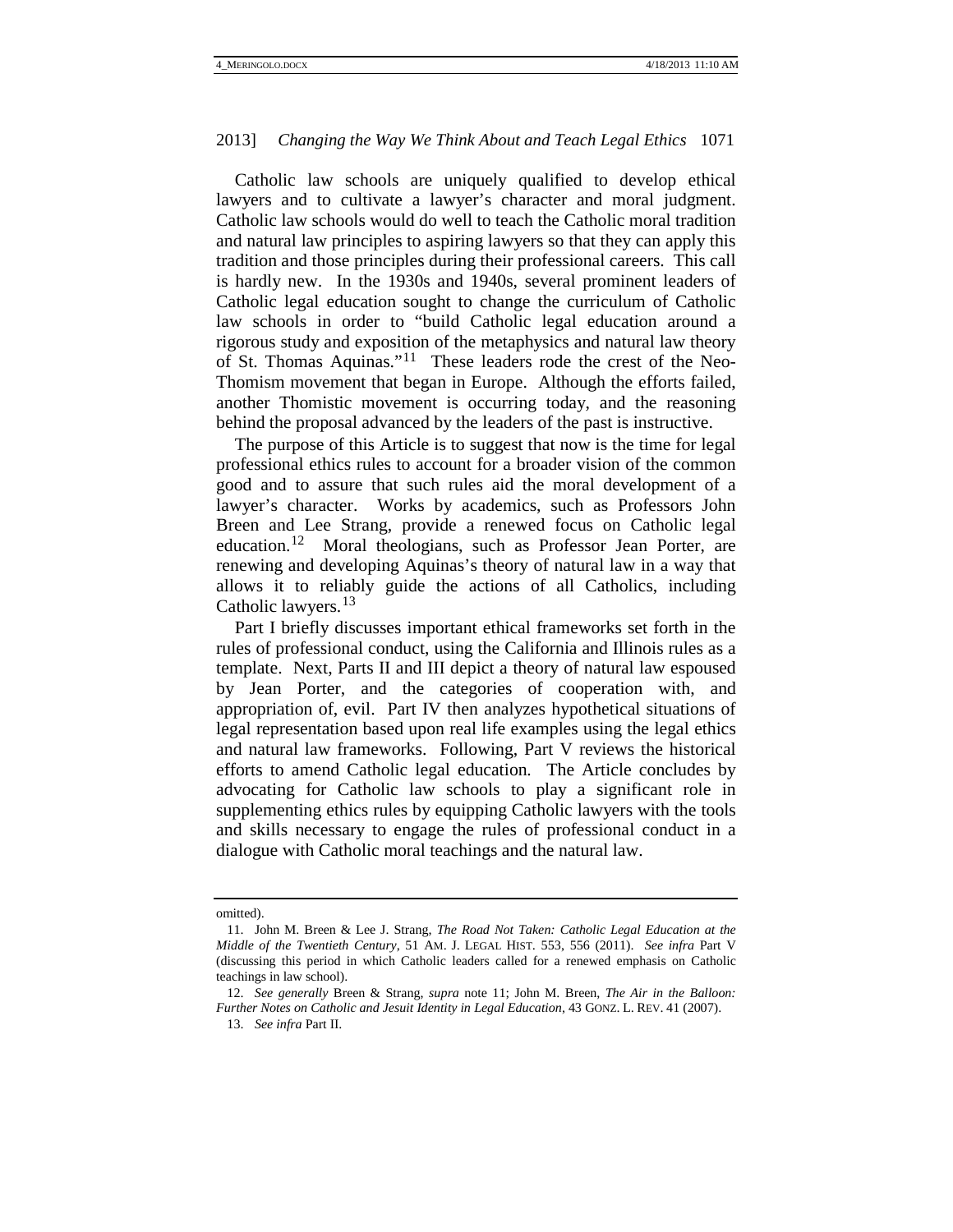### I. THE RULES OF PROFESSIONAL CONDUCT

The conduct of lawyers is regulated by each state's rules of professional conduct (as well as by other applicable law).<sup>[14](#page-4-3)</sup> Every lawyer admitted to a state's bar is responsible for observing these rules.<sup>[15](#page-5-0)</sup> This brief introduction to legal ethics rules covers lawyer discipline, integrity, honesty, and a lawyer's relationship with her client.

The rules make plain that they are intended to regulate a lawyer's conduct through discipline.<sup>[16](#page-5-1)</sup> A lawyer must refrain from knowingly violating ethics rules.<sup>17</sup> Legal ethics rules are intended to shield the public from misconduct and foster confidence in lawyers' ability to uphold the law and promote justice.<sup>[18](#page-5-3)</sup> Because lawyers play a vital role in "preserving and serving society," ethics rules are intended to define the relationship of lawyers to the legal system.<sup>[19](#page-5-4)</sup>

The rules of professional conduct embody integrity in the legal profession. By and large, the rules prohibit dishonesty and purposeful deception. For example, lawyers may not make false statements to a state bar or to third parties in certain situations, such as on the application for admission to the state bar or to a jury or judge during trial.<sup>20</sup> A lawyer is also prohibited from "further[ing] an application for admission to the State Bar of a person whom the member knows to be unqualified in respect to character, education, or other relevant attributes."[21](#page-5-6) Furthermore, a lawyer cannot solicit a third party for business if the lawyer has no personal or professional connections to the prospective client.<sup>[22](#page-5-7)</sup> Lawyer solicitations may not contain false

<span id="page-5-8"></span><sup>14.</sup> For the purpose of this Article, I predominantly focus on the rules of professional conduct from Illinois and California.

<sup>15.</sup> *See, e.g.*, ILL. RULES OF PROF'L CONDUCT pmbl., para. [12] (2010).

<span id="page-5-1"></span><span id="page-5-0"></span><sup>16.</sup> CAL. RULES OF PROF'L CONDUCT R. 1-100(A) (2013). In Illinois, the "[f]ailure to comply with an obligation or prohibition imposed by a Rule is a basis for invoking the disciplinary process." ILL. RULES OF PROF'L CONDUCT pmbl., para. [19].

<span id="page-5-2"></span><sup>17.</sup> *See* CAL. RULES OF PROF'L CONDUCT R. 1-120 ("A member shall not knowingly assist in, solicit, or induce any [ethical] violation . . . ."); ILL. RULES OF PROF'L CONDUCT R. 8.4(a) (similar language).

<span id="page-5-3"></span><sup>18.</sup> *See* CAL. RULES OF PROF'L CONDUCT R. 1-100(A) (explaining the purpose and function of the rules of professional conduct). *See also* Ames v. State Bar, 506 P.2d 625, 629 (Cal. 1973) (explaining that the ethics rules "are intended not only to establish ethical standards for members of the bar, but are also designed to protect the public").

<sup>19.</sup> ILL. RULES OF PROF'L CONDUCT pmbl., para. [13].

<span id="page-5-5"></span><span id="page-5-4"></span><sup>20.</sup> *See, e.g.*, CAL. RULES OF PROF'L CONDUCT R. 1-200(A) ("A [lawyer] shall not knowingly make a false statement regarding a material fact or knowingly fail to disclose a material fact in connection with an application for admission to the State Bar."). *See also* ILL. RULES OF PROF'L CONDUCT R. 3.3, 4.1 (dealing with truthfulness and material nondisclosures to judges and third parties).

<sup>21.</sup> CAL. RULES OF PROF'L CONDUCT R. 1-200(B).

<span id="page-5-7"></span><span id="page-5-6"></span><sup>22.</sup> *See id.* R. 1-400(C). *See also* ILL. RULES OF PROF'L CONDUCT R. 7.3(a)(2).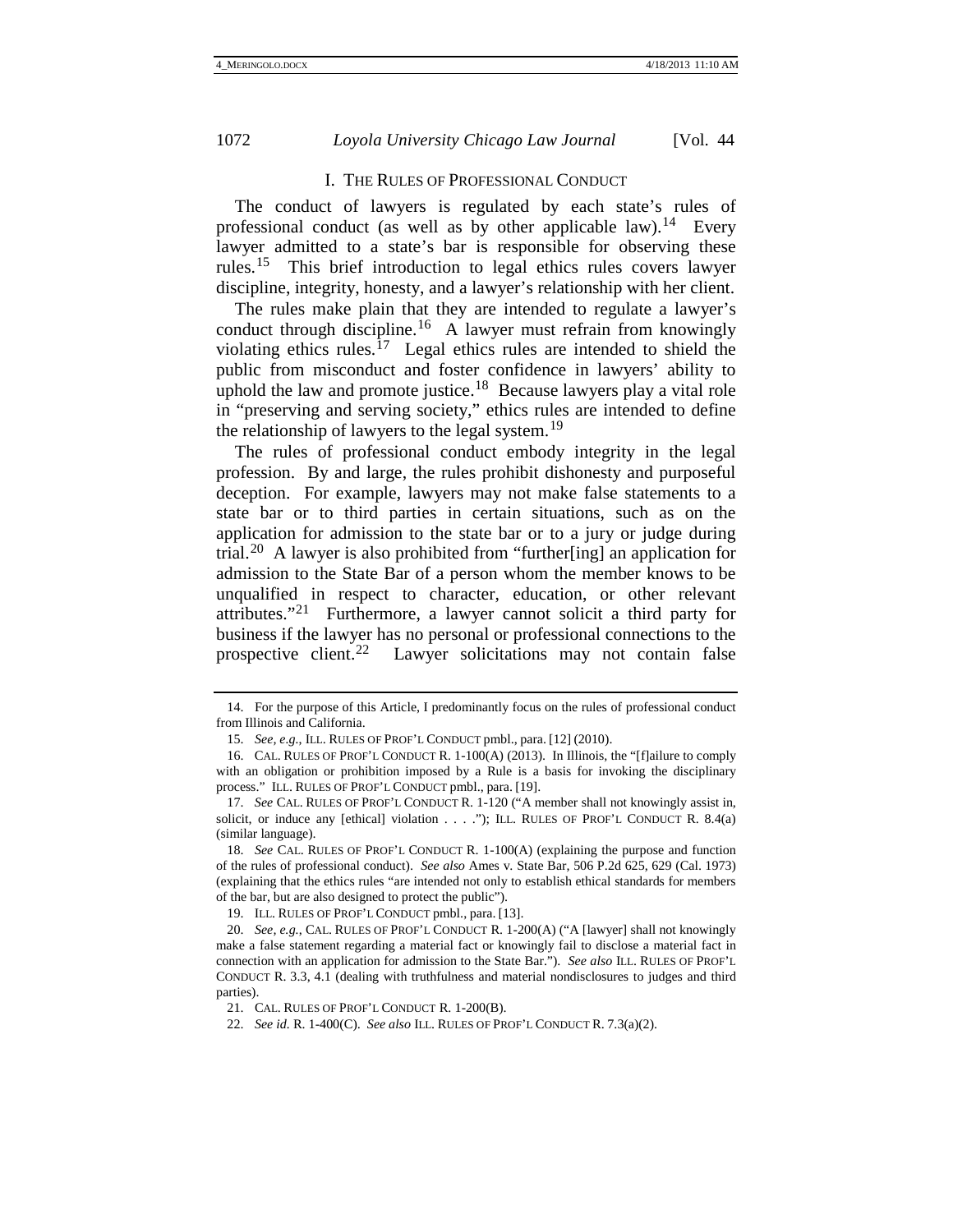information or statements that would service to mislead the public.<sup>[23](#page-5-8)</sup>

Legal ethics rules also govern the relationship between lawyer and client—the seminal rule being that a lawyer must not disclose a client's confidential information.<sup>24</sup> As numerous ethics rules explain, a As numerous ethics rules explain, a lawyer's duty to maintain client confidentiality is of vital importance to promoting open and honest communication between the lawyer and her client, even as to embarrassing or legally damaging subject matter. [25](#page-6-1)  As the Ninth Circuit has expressed, "Our legal system is premised on the strict adherence to [the] principle of confidentiality  $\dots$ . There are few professional relationships involving a higher trust and confidence than that of attorney and client, and few more anxiously guarded by the law, or governed by sterner principles of morality and justice."<sup>[26](#page-6-2)</sup>

The ethical duty of confidentiality is broader than the attorney-client privilege. While the privilege applies in "judicial and other proceedings in which a [lawyer] may be called as a witness or be otherwise compelled to produce evidence concerning a client,"<sup>[27](#page-6-3)</sup> the duty of confidentiality prevents a lawyer from revealing the client's confidential information even when not confronted with such compulsion.<sup>28</sup> This duty of confidentiality applies to all matters communicated during the attorney-client relationship, regardless of its source.<sup>[29](#page-6-5)</sup>

There are rare occasions when disclosure of client information is explicitly mandated by ethics rules. For example, in Illinois, a lawyer must disclose information when she reasonably believes that doing so

<sup>23.</sup> *See* CAL. RULES OF PROF'L CONDUCT R. 1-400(D). *See also* ILL. RULES OF PROF'L CONDUCT R. 7.1(a) ("A lawyer shall not make a false or misleading communication about the lawyer or the lawyer's services.").

<span id="page-6-0"></span><sup>24.</sup> CAL. RULES OF PROF'L CONDUCT R. 3-100; ILL. RULES OF PROF'L CONDUCT R. 1.6(a). *See* Rachel Vogelstein, Note, *Confidentiality vs. Care: Re-evaluating the Duty to Self, Client, and Others*, 92 GEO. L.J. 153, 158 (2003) ("Of all the rules established to ensure professional ethics in the legal arena, perhaps the most important is the 'confidentiality' provision . . . .").

<span id="page-6-6"></span><span id="page-6-1"></span><sup>25.</sup> *See, e.g.*, CAL. RULES OF PROF'L CONDUCT R. 3-100 discussion, para. [1] ("Preserving the confidentiality of client information contributes to the trust that is the hallmark of the clientlawyer relationship."); ILL. RULES OF PROF'L CONDUCT R. 1.6 cmt. [2] (similar language). *See also* United States v. Frederick, 182 F.3d 496, 500 (7th Cir. 1999) ("The attorney-client privilege is intended to encourage people who find themselves in actual or potential legal disputes to be candid with any lawyer they retain to advise them." (citing Upjohn Co. v. United States, 449 U.S. 383, 389 (1981))); *In re* Jordan, 400 P.2d 873, 879 (Cal. 1972) ("[T]he protection of confidences and secrets is not a rule of mere professional conduct, but instead involves public policies of paramount importance . . . .").

<span id="page-6-2"></span><sup>26.</sup> McClure v. Thompson, 323 F.3d 1233, 1242 (9th Cir. 2003) (internal citations and quotations omitted).

<span id="page-6-4"></span><span id="page-6-3"></span><sup>27.</sup> CAL. RULES OF PROF'L CONDUCT R. 3-100 discussion, para. [2]. *See also* MODEL RULES OF PROF'L CONDUCT R. 1.6 cmt. [3] (2012) (mirroring the language in paragraph [2] of the Discussion section of California Rules of Professional Conduct Rule 3-100).

<sup>28.</sup> CAL. RULES OF PROF'L CONDUCT R. 3-100 discussion, para. [2].

<span id="page-6-5"></span><sup>29.</sup> *See* ILL. RULES OF PROF'L CONDUCT R. 1.6 cmt. [3].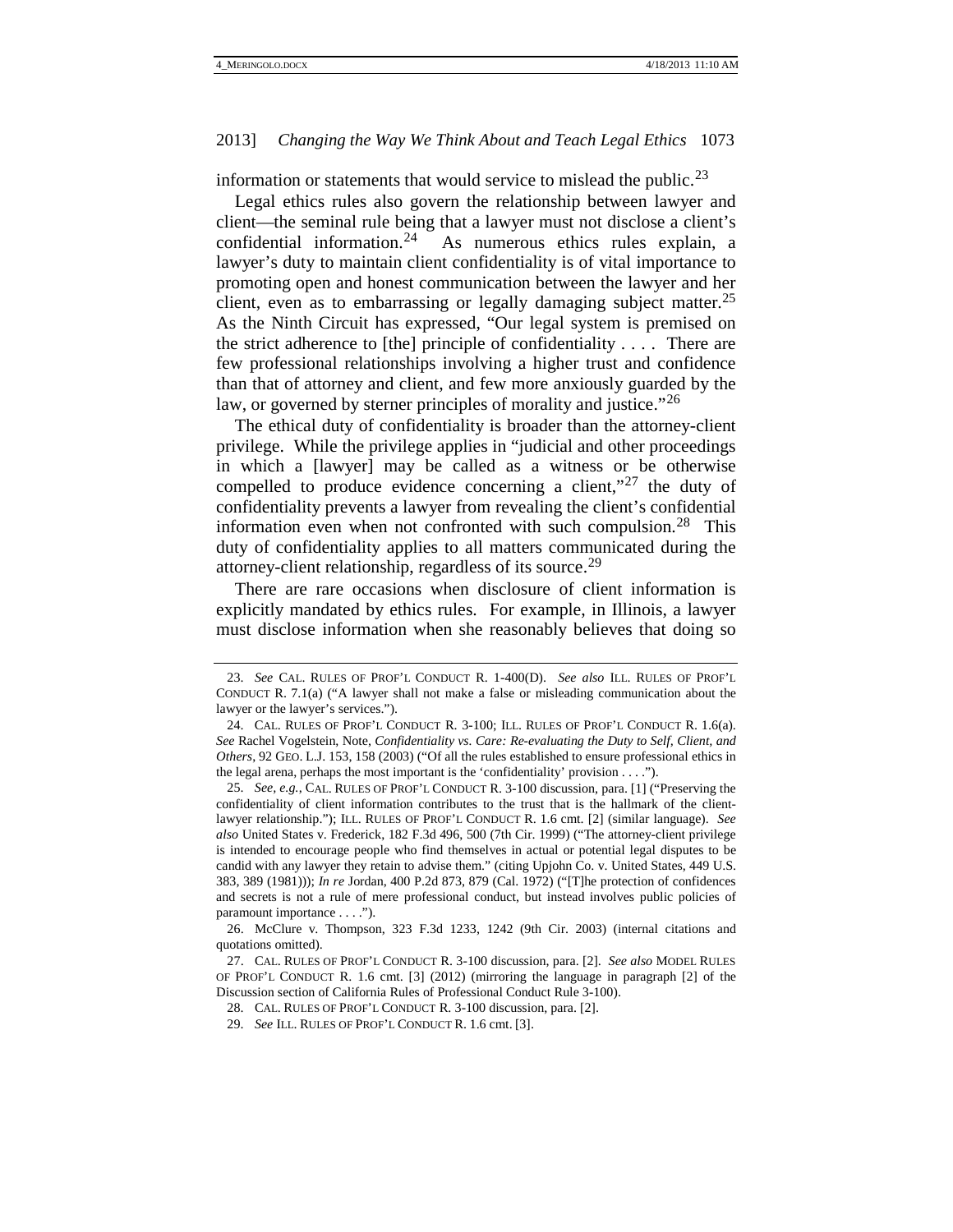would prevent substantial bodily harm or death; $30$  in California, however, a lawyer *may*, but is not required to, reveal confidential information in such circumstances.<sup>[31](#page-7-0)</sup> In fact, in California, unlike other states, the *only instance* in which a lawyer may reveal a client's confidential information is to prevent reasonably certain death or bodily harm.<sup>32</sup> Even in such a situation, before revealing the confidential information, a lawyer must make a good faith effort to persuade the client from committing the crime or to pursue a course of conduct that will prevent the threatened death or substantial bodily harm.<sup>33</sup> The "overriding value of life" permits disclosure of confidential information under this exception.<sup>[34](#page-7-3)</sup> Moreover, although a lawyer is "not permitted to reveal confidential information concerning a client's past, completed criminal acts, the policy favoring the preservation of human life that underlies this exception to the duty of confidentiality . . . permits disclosure to prevent a future or ongoing criminal act."<sup>35</sup> The comments to the Illinois Rules of Professional Conduct provide an example:

[A] lawyer who knows from information relating to a representation that a client or other person has accidentally discharged toxic waste into a town's water must reveal this information to the authorities if there is a present and substantial risk that a person who drinks the water will contract a life-threatening or debilitating disease and the lawyer's disclosure is necessary to eliminate the threat or reduce the number of victims.<sup>[36](#page-7-5)</sup>

<span id="page-7-8"></span><span id="page-7-7"></span>Yet, even where the preservation of life is at stake, the disclosure of confidential information must be limited to that which is necessary to prevent the harmful act.<sup>[37](#page-7-6)</sup>

Some states permit disclosure of a client's confidential information in other narrow circumstances. For example, the Illinois Rules of

<sup>30.</sup> ILL. RULES OF PROF'L CONDUCT R. 1.6(c).

<sup>31.</sup> CAL. RULES OF PROF'L CONDUCT R. 3-100(B).

<span id="page-7-1"></span><span id="page-7-0"></span><sup>32.</sup> Many states, including Illinois, New York, and Florida, model their confidentiality rule on Rule 1.6 of the Model Rules of Professional Conduct, which allows lawyers to reveal confidential information to prevent death or bodily harm; to prevent the client from committing a crime that would result in financial injury to a third party; to secure legal advice about lawyer compliance with the ethics rules; to establish a claim or defense in a legal malpractice suit; or to comply with a judicial order. *See* MODEL RULES OF PROF'L CONDUCT R. 1.6(b)(1)–(7) (2012).

<span id="page-7-2"></span><sup>33.</sup> CAL. RULES OF PROF'L CONDUCT R. 3-100(C). *See also* ILL. RULES OF PROF'L CONDUCT R. 1.6(c) cmt. [14].

<span id="page-7-4"></span><span id="page-7-3"></span><sup>34.</sup> CAL. RULES OF PROF'L CONDUCT R. 3-100 discussion, para. [3]; ILL. RULES OF PROF'L CONDUCT R. 1.6(c) cmt. [6].

<sup>35.</sup> CAL. RULES OF PROF'L CONDUCT R. 3-100 discussion, para. [3].

<sup>36.</sup> ILL. RULES OF PROF'L CONDUCT R. 1.6(c) cmt. [6].

<span id="page-7-6"></span><span id="page-7-5"></span><sup>37.</sup> CAL. RULES OF PROF'L CONDUCT R. 3-100(D). *See also* ILL. RULES OF PROF'L CONDUCT R. 1.6(c) cmt. [14].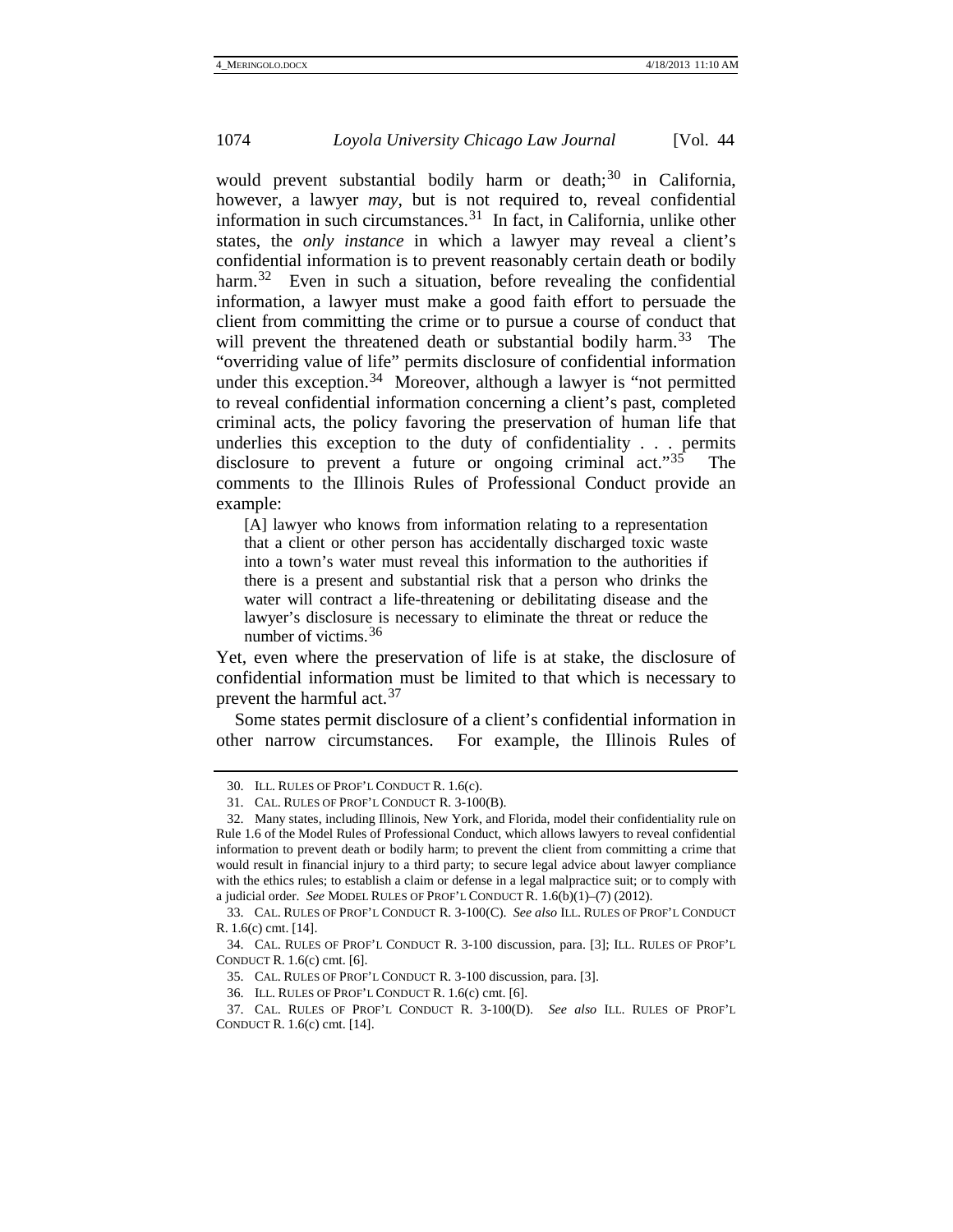Professional Conduct allow disclosure to thwart a client from committing fraud that is reasonably certain to cause substantial injury to the financial interests or property of a third party.<sup>38</sup> "Fraud" is defined as the highest form of deceit—it does not encompass "negligent misrepresentation or negligent failure to apprise another of relevant information."[39](#page-8-0) However, a lawyer may disclose such confidential information only if the client has used, or is using, the lawyer's services in furtherance of the crime or fraud. [40](#page-8-1)

The rules of professional conduct also place some—albeit, minimal—limitations on how a lawyer represents his client. For instance, a lawyer

shall not seek, accept, or continue employment if the member knows or should know that the objective of such employment is to bring an action, conduct a defense, assert a position in litigation, or take an appeal, without probable cause and for the purpose of harassing or maliciously injuring any person.<sup>[41](#page-8-2)</sup>

A lawyer also is not permitted to pursue a cause of action or defend a proceeding without proper legal basis—that is, if the attorney cannot assert a good-faith argument on the merits of the action.<sup>42</sup> A lawyer is prohibited from "threaten[ing] to present criminal, administration, or disciplinary charges to obtain an advantage in a civil dispute."<sup>43</sup> Ethics rules also require that a lawyer, in presenting matters to the court,

<sup>38.</sup> ILL. RULES OF PROF'L CONDUCT R. 1.6(b)(2).

<sup>39.</sup> *Id.* R. 1.0 cmt. [5].

<span id="page-8-5"></span><span id="page-8-1"></span><span id="page-8-0"></span><sup>40.</sup> *Id.* R. 1.6(b)(2). Rule 1.6(b) lists other permissive, but not mandatory circumstances, in which a lawyer may reveal client confidential information:

 $(1)$  to prevent the client from committing a crime . . . (3) to prevent, mitigate or rectify substantial injury to the financial interests or property of another that is reasonably certain to result or has resulted from the client's commission of a crime or fraud in furtherance of which the client has used the lawyer's services; (4) to secure legal advice about the lawyer's compliance with these Rules; (5) to establish a claim or defense on behalf of the lawyer in a controversy between the lawyer and the client, to establish a defense to a criminal charge or civil claim against the lawyer based upon conduct in which the client was involved, or to respond to allegations in any proceeding concerning the lawyer's representation of the client; or (6) to comply with other law or a court order.

*Id.* R. 1.6.

<sup>41.</sup> CAL. RULES OF PROF'L CONDUCT R. 3-200(A).

<span id="page-8-3"></span><span id="page-8-2"></span><sup>42.</sup> ILL. RULES OF PROF'L CONDUCT R. 3.1. *See also id.* cmt. [2] (explaining the differences between frivolous and non-frivolous actions).

<span id="page-8-4"></span><sup>43.</sup> Flatley v. Mauro, 139 P.3d 2, 20 (Cal. 2006) (quoting CAL. RULES OF PROF'L CONDUCT R. 5-100(A)). *See also* ILL. RULES OF PROF'L CONDUCT R. 1.2(e) (Illinois's comparable provision). As the Court said in *Flatley*, "a threat that constitutes criminal extortion is not cleansed of its illegality merely because it is laundered by transmission through the offices of an attorney." *Flatley*, 139 P.3d at 21.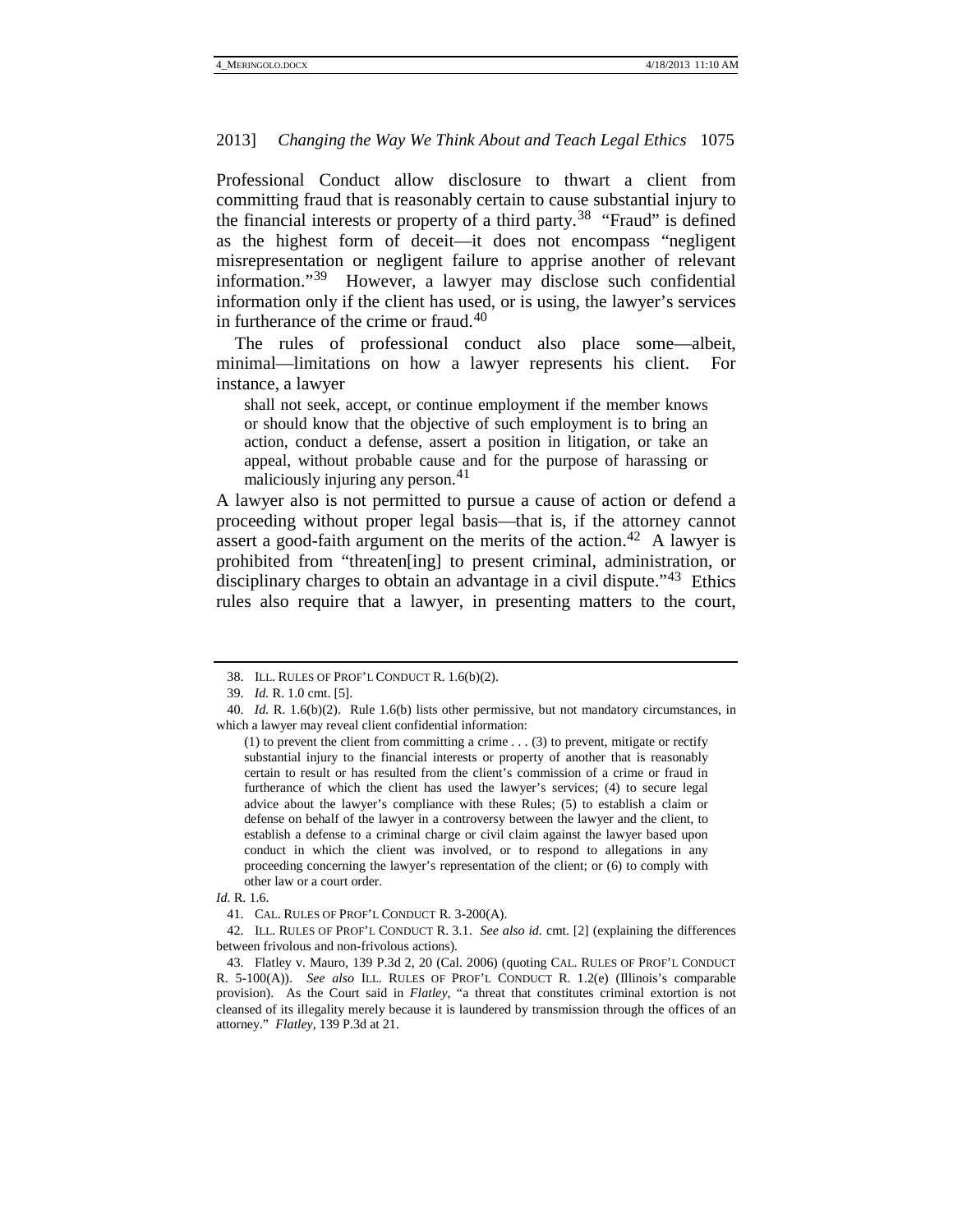exercise such "means only as are consistent with truth."<sup>[44](#page-8-5)</sup> In other words, in the course of representation, a lawyer may not make a false statement of material fact or law to a judicial officer, jury, or third party.[45](#page-9-0)

#### <span id="page-9-6"></span>II. THE NATURAL LAW

Whereas the rules of professional conduct are concerned with the external consequences of a lawyer's acts and public policy considerations (e.g., "respect and confidence in the legal profession"[46](#page-9-1)), the natural law is concerned with the internal character development of a human being and the broader common good. Below is a brief synopsis of a natural law theory in the tradition of Aquinas that has been, and continues to be, developed by Professor Jean Porter.

The natural law is an "internal disposition toward what is good and perfective" of an agent.<sup>[47](#page-9-2)</sup> It is humans' capability to distinguish between what is good and what is evil—a power that emanates from the teleology of human nature. [48](#page-9-3) Every creature is oriented towards a specific form of goodness. At the most fundamental level, a human being is oriented "to stay alive, to remain healthy, . . . to enjoy unimpeded functioning in accordance with one's basic capacities for action,"[49](#page-9-4) to reproduce, to function in society, to seek knowledge, and to worship God.<sup>[50](#page-9-5)</sup> These "prerational" aspects of human nature are intelligible and good—as Jean Porter puts it, prerational human

<sup>44.</sup> CAL. RULES OF PROF'L CONDUCT R. 5-200(A). *See also* Douglas R. Richmond, *Lawyers' Professional Responsibilities and Liabilities in Negotiations*, 22 GEO. J. LEGAL ETHICS 249, 283 & n.300 (2009) (explaining that the duty of honesty to judges is demanding and requires attorneys to be completely forthright).

<span id="page-9-7"></span><span id="page-9-0"></span><sup>45.</sup> CAL. RULES OF PROF'L CONDUCT R. 5-200(B). *See also* ILL. RULES OF PROF'L CONDUCT R. 3.3(a) ("A lawyer shall not knowingly make a false statement of fact or law to a tribunal or fail to correct a false statement of material fact or law previously made to the tribunal by the lawyer.").

<span id="page-9-1"></span><sup>46.</sup> CAL. RULES OF PROF'L CONDUCT R. 1-100(A). As the Fifth Circuit stated (referring to Louisiana's legal ethics rules), certain ethics rules are intended to

protect the public from unethical forms of lawyer[ing]. . . . [T]he court [has] reiterated the legislature's concerns that [certain] lawyer [conduct] had "become undignified and pose[d] a threat to the way the public perceives lawyers." It also stated that it had adopted [certain] new rules "to preserve the integrity of the legal profession, to protect the public from unethical and potentially misleading lawyer[ing], and to prevent erosion of the public's confidence and trust in the judicial system."

Pub. Citizen Inc. v. La. Attorney Disciplinary Bd., 632 F.3d 212, 220 (5th Cir. 2011).

<span id="page-9-5"></span><span id="page-9-4"></span><span id="page-9-3"></span><span id="page-9-2"></span><sup>47.</sup> THOMAS S. HIBBS, VIRTUE'S SPLENDOR, WISDOM, PRUDENCE, AND THE HUMAN GOOD 70 (2001).

<sup>48.</sup> JEAN PORTER, NATURE AS REASON 13 (2005) [hereinafter PORTER, NATURE AS REASON].

<sup>49.</sup> *Id.* at 119.

<sup>50.</sup> *Id.* at 121.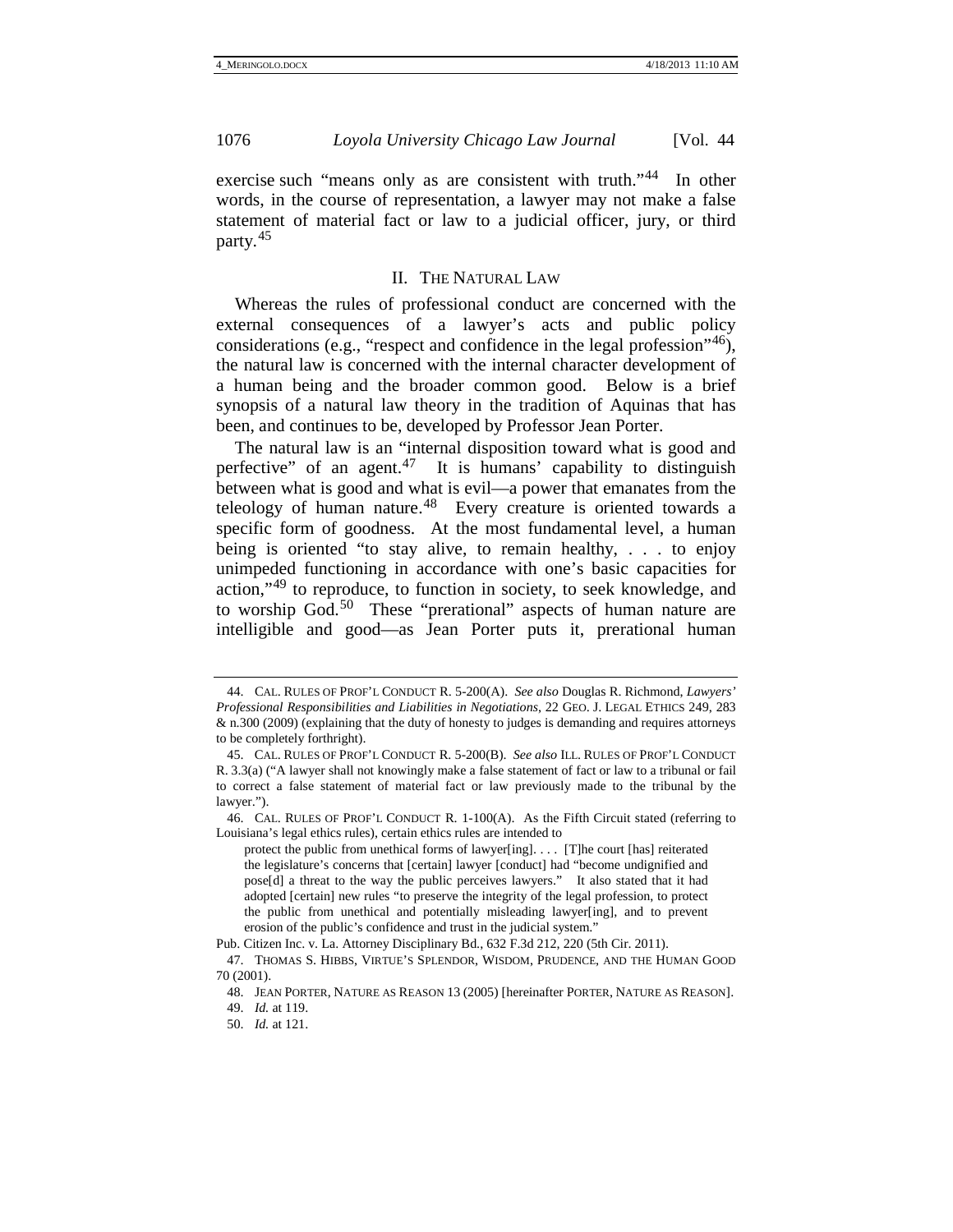inclinations are "'nature as nature."<sup>[51](#page-9-7)</sup>

But a human being's natural orientation to the good is more expansive than her prerational inclinations. These inclinations are "mediated through the rational intellect, which is capable of forming judgments about what counts as good, and directing action accordingly."[52](#page-10-0) As Porter says, "'nature as nature,' stemming from prerational aspects of our nature, informs 'nature as reason,' that is to say, the moral exigencies of a distinctively human natural law."<sup>[53](#page-10-1)</sup> The prerational inclination of reproduction provides an example:

[Reproduction] can be interpreted and expressed in terms of one's contributions to a community or an ideal apart from actual physical procreation, [similar to] the fundamental inclination to continue in existence [means] . . . sacrificing one's individual life to a greater whole. Furthermore, even taken in its most literal sense, human reproduction goes beyond physical procreation to include the education and socialization of one's children  $\ldots$ <sup>[54](#page-10-2)</sup>

Virtues, or normative ideals that stem from, and are ultimately molded by, our natural predispositions and wants, play a significant role in mediating nature and reason. For Aquinas, "morality of the virtues" teaches people to act morally when their acts are oriented towards charity and prudence, not because of the imposition of commandments and obligations.<sup>55</sup> Virtues "provide us with a point of connection between an account of human nature, considered as intelligible and good—'nature as nature'—and natural law precepts considered as expressions of human rationality—'nature as reason."<sup>56</sup> The virtue of prudence is the sole guarantor of the goodness of human action, because prudence helps "to form right judgment concerning individual acts, exactly how they are to be done here and now."<sup>[57](#page-10-5)</sup>

<span id="page-10-6"></span><sup>51.</sup> *Id.* at 178.

<span id="page-10-7"></span><span id="page-10-0"></span><sup>52.</sup> *Id.* at 120. Porter further explains that "[t]his capacity creates a consensual space for distinctively moral judgments and assessments, because it opens up the possibility of acting in pursuit of lesser, partial, or seeming goods, in spite of greater, more comprehensive, or genuine goods." *Id.*

<sup>53.</sup> *Id.* at 210.

<sup>54.</sup> *Id.* at 121.

<span id="page-10-3"></span><span id="page-10-2"></span><span id="page-10-1"></span><sup>55.</sup> THE PINCKAERS READER 330 (John Berkman & Craig Steven Titus eds., Sr. Mary Thomas Noble, O.P., et al. trans., 2005).

<sup>56.</sup> PORTER, NATURE AS REASON, *supra* not[e 48,](#page-9-6) at 178.

<span id="page-10-5"></span><span id="page-10-4"></span><sup>57.</sup> JOSEF PIEPER, THE FOUR CARDINAL VIRTUES 27–28 (1966) (quotations omitted). As Robert John Araujo, S.J., puts it,

Virtue contributes to the building of a person's character—a character that is disposed not only to furthering the interests of one's self but of those whom one must call his or her fellow human beings. Virtues, in short, form the person so that one's rights and duties are simultaneously pursued for the furtherance of the common good, which is the good of each, and, simultaneously, the good of all.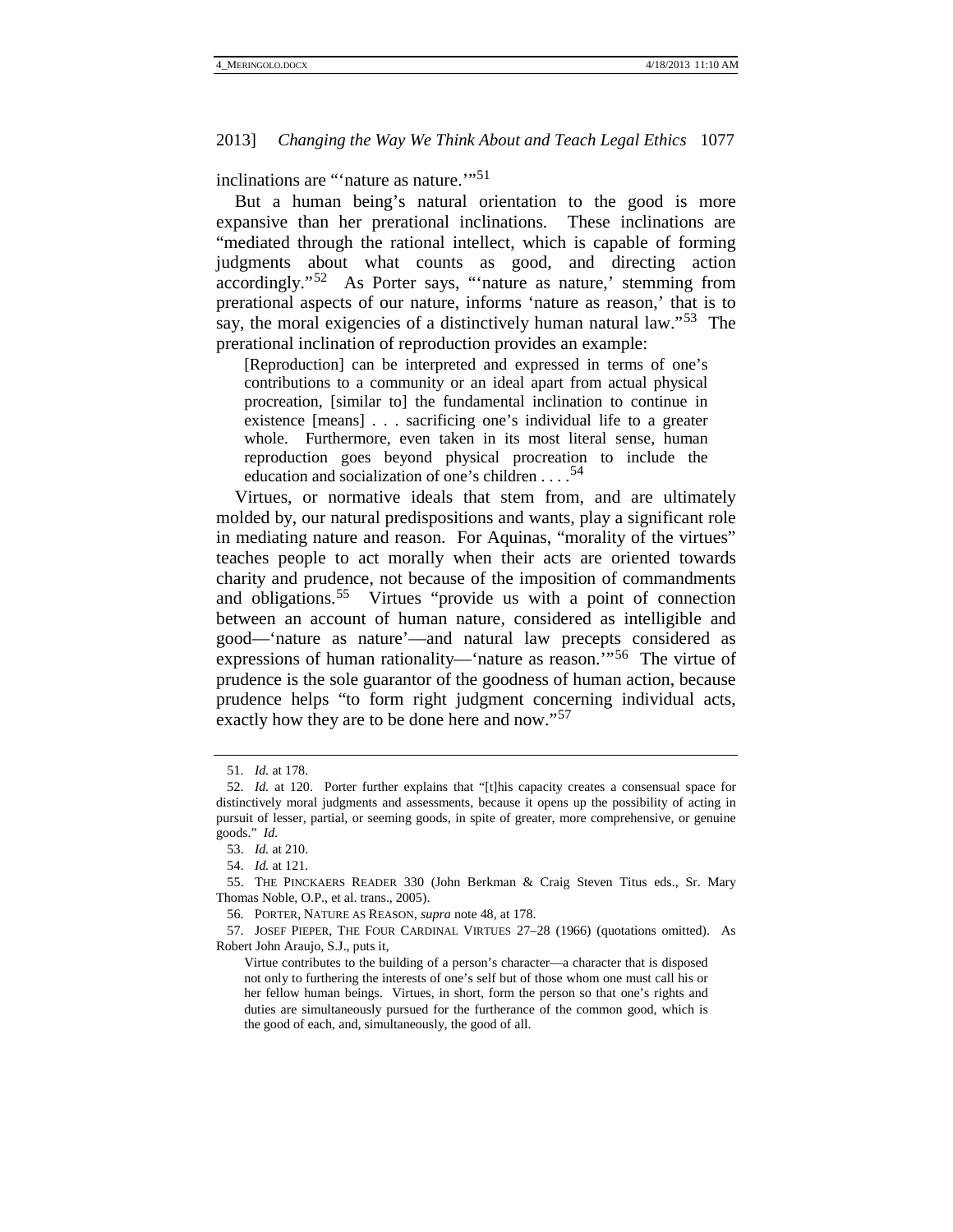Virtues are the key to human happiness. That is, happiness involves the constant practice of the acquired virtues, such as temperance, fortitude, justice, and prudence.<sup>58</sup> As Porter argues,

<span id="page-11-0"></span>it would be a mistake to think of a life of basic well-being as something that could be envisioned or pursued—much less, actually enjoyed—apart from . . . a set of ideals of virtue . . . . [T]he life of virtue *is* the life of well-being in its fullest and most proper form, and for that very reason the practice of virtues cannot be regarded as an instrumental means to the attainment of well-being.<sup>59</sup>

True happiness "is a matter of character, through which the individual expresses her distinctive identity as a moral being."<sup>[60](#page-11-2)</sup> Alisdair MacIntyre puts it like this: "The good life for man is the life spent seeking for the good life for man, and the virtues necessary for the seeking are those which will enable us to understand what more and what else the good life for man is."<sup>[61](#page-11-3)</sup>

Yet, human happiness cannot be attained by individual pursuits alone. A human being is most essentially "a political animal, naturally oriented towards the free yet orderly pursuit of common goals." $62$ Because of these common goals, the common good "is a value to be pursued for its own sake."<sup>[63](#page-11-5)</sup> Indeed, "a key aspect of the common good can be described as *the good of being a community at all*—the good realized in the mutual relationships in and through which human beings achieve their well being."[64](#page-11-6)

Under a natural law theory, the laws and practices of society exist not as a deterrent of behavior, but as a means to render its subjects virtuous.<sup>65</sup> Such laws and practices must be structured and ordered according to some standard of "reasonableness, meaning[,] and value more comprehensive than the life of the individual."<sup>[66](#page-11-8)</sup> When done so, the law surely promotes virtuous acts—not by inspiring individual

Robert John Araujo, S.J., *John Courtney Murray, S.J., The Meaning of Justice in Catholic Social Thought*, 44. LOY. U. CHI. L.J. 331, 334 (2012).

<span id="page-11-9"></span><span id="page-11-2"></span><span id="page-11-1"></span><sup>58.</sup> *See* JEAN PORTER, MINISTERS OF THE LAW: A NATURAL LAW THEORY OF LEGAL AUTHORITY 154 (2010) [hereinafter PORTER, MINISTERS].

<sup>59.</sup> PORTER, NATURE AS REASON, *supra* not[e 48,](#page-9-6) at 178.

<sup>60.</sup> *Id.* at 154.

<sup>61.</sup> ALISDAIR MACINTYRE, AFTER VIRTUE 219 (3d ed. 2007).

<sup>62.</sup> PORTER, MINISTERS, *supra* note [58,](#page-11-0) at 141.

<span id="page-11-5"></span><span id="page-11-4"></span><span id="page-11-3"></span><sup>63.</sup> *Id.* at 149 (quoting DAVID HOLLENBACH, THE COMMON GOOD AND CHRISTIAN ETHICS 81–82 (2002)).

<span id="page-11-8"></span><span id="page-11-7"></span><span id="page-11-6"></span><sup>64.</sup> *Id.* (emphasis added). *Cf.* Araujo, *supra* note [57,](#page-10-6) at 334 ("[S]ocial justice must be preceded by the virtuous person and, then, the community of virtuous persons which is the foundation and framework of social justice.").

<sup>65.</sup> PORTER, MINISTERS, *supra* note [58,](#page-11-0) at 140.

<sup>66.</sup> *Id* at 141.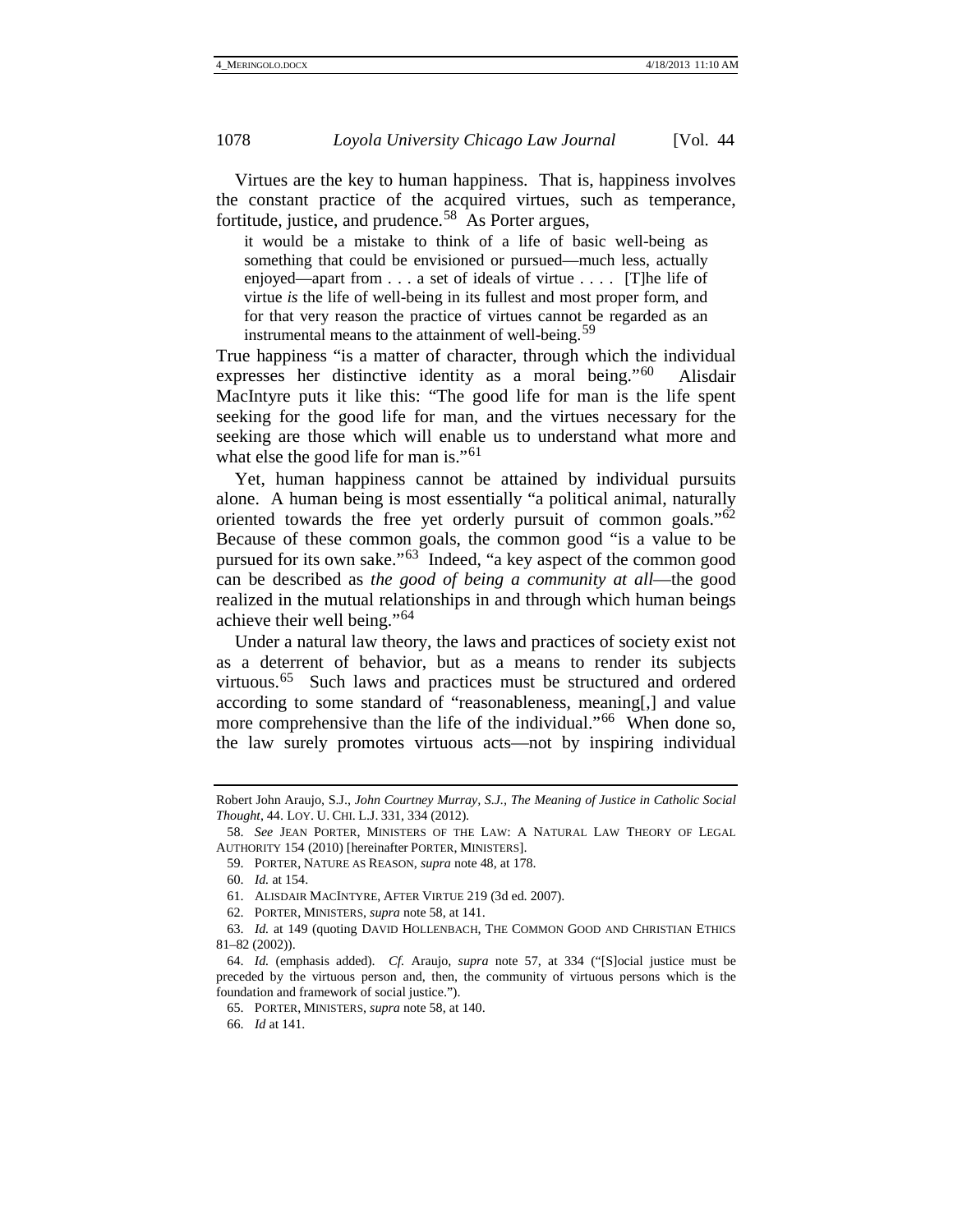behavior, but rather "by sustaining the fundamental structures of meaning without which the virtues could not emerge."<sup>67</sup> Indeed, "a community functioning in good order manifests distinctively human forms of perfection in a more complete way than any individual could do, and for that very reason, participation in communal life is itself a fundamental aim of human life."<sup>[68](#page-12-0)</sup> To be sure, human action is best embodied in moral interactions—the relationships between and among "concrete persons."<sup>[69](#page-12-1)</sup>

Religious belief plays a vital role in the natural law. Some believe that natural law is simply a "universal morality"—that is, accessible to all persons regardless of theoretical or religious loyalties—and thus, properly studied through a philosophical lens.<sup>[70](#page-12-2)</sup> This conception of natural law misses the target. Attempts to formulate such "universal" morality, without reference to religious belief, fall short because these formulations are either "so indeterminate as to be nearly vacuous and of little practical use, or specific enough to be of practical use but also therefore substantive enough to be" contested."<sup>[71](#page-12-3)</sup> Rather, religion and our faith in God shape natural law reasoning.

Porter cites historical evidence that shows how theological reflection buttresses the natural law. For example, Cicero presents an early philosophical account of natural law, but he also hints at a theological grounding. Cicero refers to "right reason corresponding to nature."<sup>72</sup> This conception evidences how historical accounts of natural law have often been linked with "specific and contestable scientific and metaphysical accounts of nature."<sup>[73](#page-12-5)</sup> Cicero further states that God "is the author, the promulgator, and the judge of this law." As Porter points out, these comments "do not fit comfortably with a purely philosophical approach to the natural law, at least as such an approach would be understood by most of our contemporaries."[74](#page-12-6)

Just because there is a theological component to natural law does not limit its application to believers. Romans 2:14 says "when Gentiles, who do not possess the law, do instinctively what the law requires, these, though not having the law, are a law to themselves.<sup> $75$ </sup> The

<sup>67.</sup> *Id.*

<sup>68.</sup> *Id.* at 155.

<sup>69.</sup> Martin Rhonheimer, *The Moral Point of Veritatis Splendor*, 58 THOMIST 24 (1994).

<sup>70.</sup> PORTER, NATURE AS REASON, *supra* not[e 48,](#page-9-6) at 1.

<span id="page-12-5"></span><span id="page-12-4"></span><span id="page-12-3"></span><span id="page-12-2"></span><span id="page-12-1"></span><span id="page-12-0"></span><sup>71.</sup> William C. Mattison, III, *The Changing Face of Natural Law: The Necessity of Belief for Natural Law Norm Specification*, 27 J. SOC'Y OF CHRISTIAN ETHICS 260 (2007).

<sup>72.</sup> PORTER, NATURE AS REASON, *supra* not[e 48,](#page-9-6) at 3.

<span id="page-12-6"></span><sup>73.</sup> *Id.*

<span id="page-12-7"></span><sup>74.</sup> *Id.*

<sup>75.</sup> *Romans* 2:14.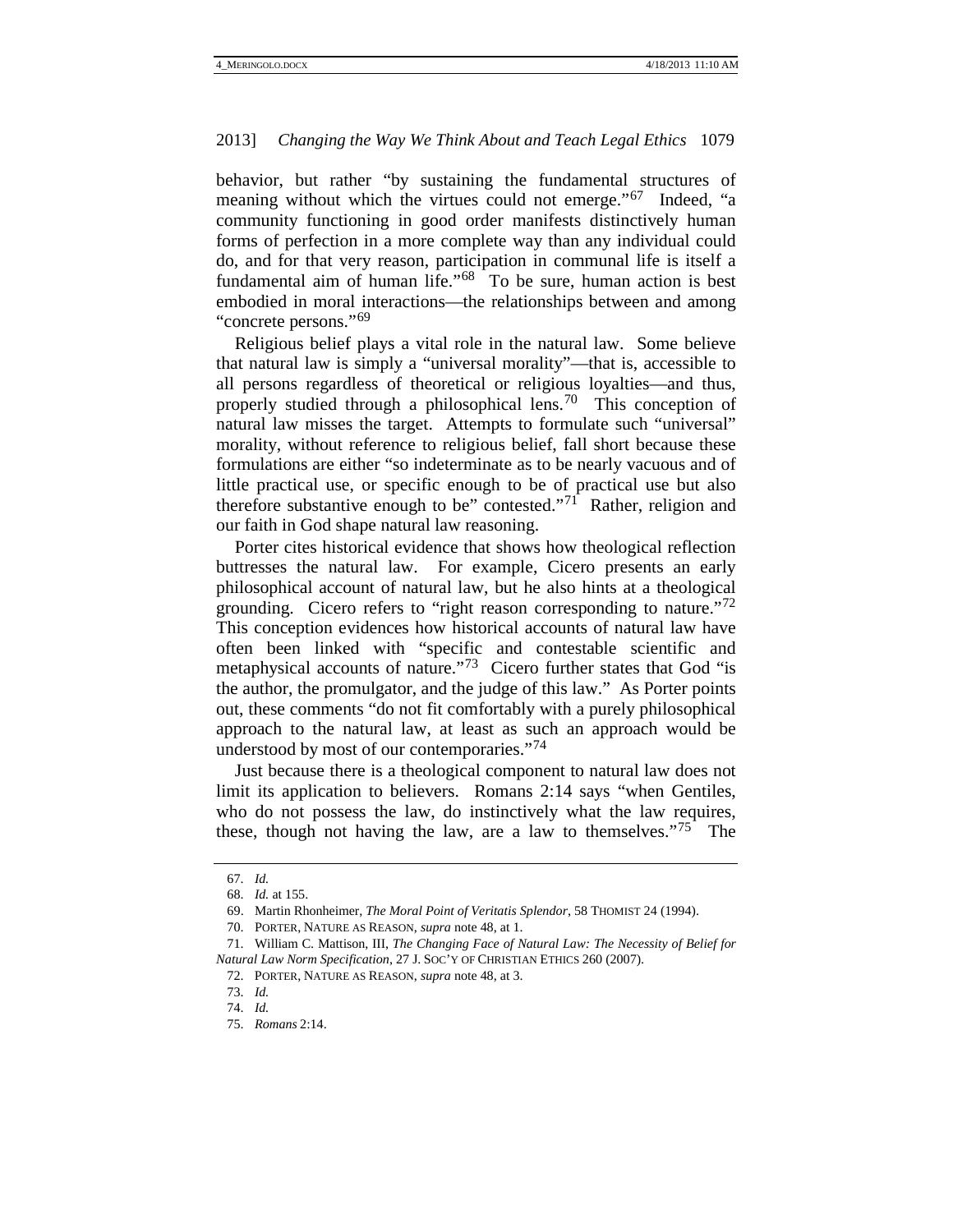Ordinary Gloss, a twelfth century running commentary on Scripture, analyzes this passage as follows: "Even if one does not have the written law, one nonetheless has the natural law, by which one understands and is inwardly conscious of what is good and what is evil, what is vice insofar as it is contrary to nature, which in any case grace heals."<sup>[76](#page-12-2)</sup> The Ordinary Gloss understands natural law as a scriptural doctrine. "Scripture provides both a warrant of affirming the existence of the natural law and a theological context within which it is rendered meaningful. The natural law is grounded in creation and represents one aspect of the human reflection of the divine Image."<sup>[77](#page-13-0)</sup> That is to say, natural law is a "capacity or power for moral discernment rather than "essentially or primarily a set of rules of right conduct."<sup>[78](#page-13-1)</sup>

For Porter, the "scholastic approach to the natural law has much to offer, particularly seen from the standpoint of theological ethics. It suggests a way of thinking about the natural law that is distinctively theological, while at the same time remaining open to other intellectual perspectives, including those of the natural sciences."<sup>[79](#page-13-2)</sup>

### III. CATHOLIC MORAL THOUGHT

Natural law does not set forth an enumerated system of ethical norms. Instead, it offers a theological method of reflecting on the marvel of human morality.<sup>[80](#page-13-3)</sup> Natural law finds expression in the elemental concept of the Golden Rule: do unto others as you would have them do unto you. Natural law also is embodied in the two great commandments: love God and love thy neighbor. From this perspective, the natural law includes not only explicit moral standards, but also "a fundamental capacity for moral judgment."<sup>[81](#page-13-4)</sup>

Catholic moral thought, such as under the categories of cooperation with evil and appropriation of evil, adds structure to this reflection. Professor M. Cathleen Kaveny posits the issue this way: "[Sometimes] we are deeply troubled by the prospect of a connection between our action and the action of another agent because we judge the other's action to be morally objectionable in some respect."<sup>[82](#page-13-5)</sup>

<span id="page-13-6"></span>The category of cooperation with evil deals with the situation where the action of an agent will be "taken up and incorporated into the

<sup>76.</sup> PORTER, NATURE AS REASON, *supra* not[e 48,](#page-9-6) at 4 (citation omitted).

<span id="page-13-1"></span><span id="page-13-0"></span><sup>77.</sup> *Id.*

<sup>78.</sup> *Id.*

<span id="page-13-2"></span><sup>79.</sup> *Id.* at 5.

<span id="page-13-3"></span><sup>80.</sup> *See id.* at 5–6.

<sup>81.</sup> *Id.* at 14.

<span id="page-13-5"></span><span id="page-13-4"></span><sup>82.</sup> Kaveny, *Appropriation*, *supra* not[e 9,](#page-3-5) at 280.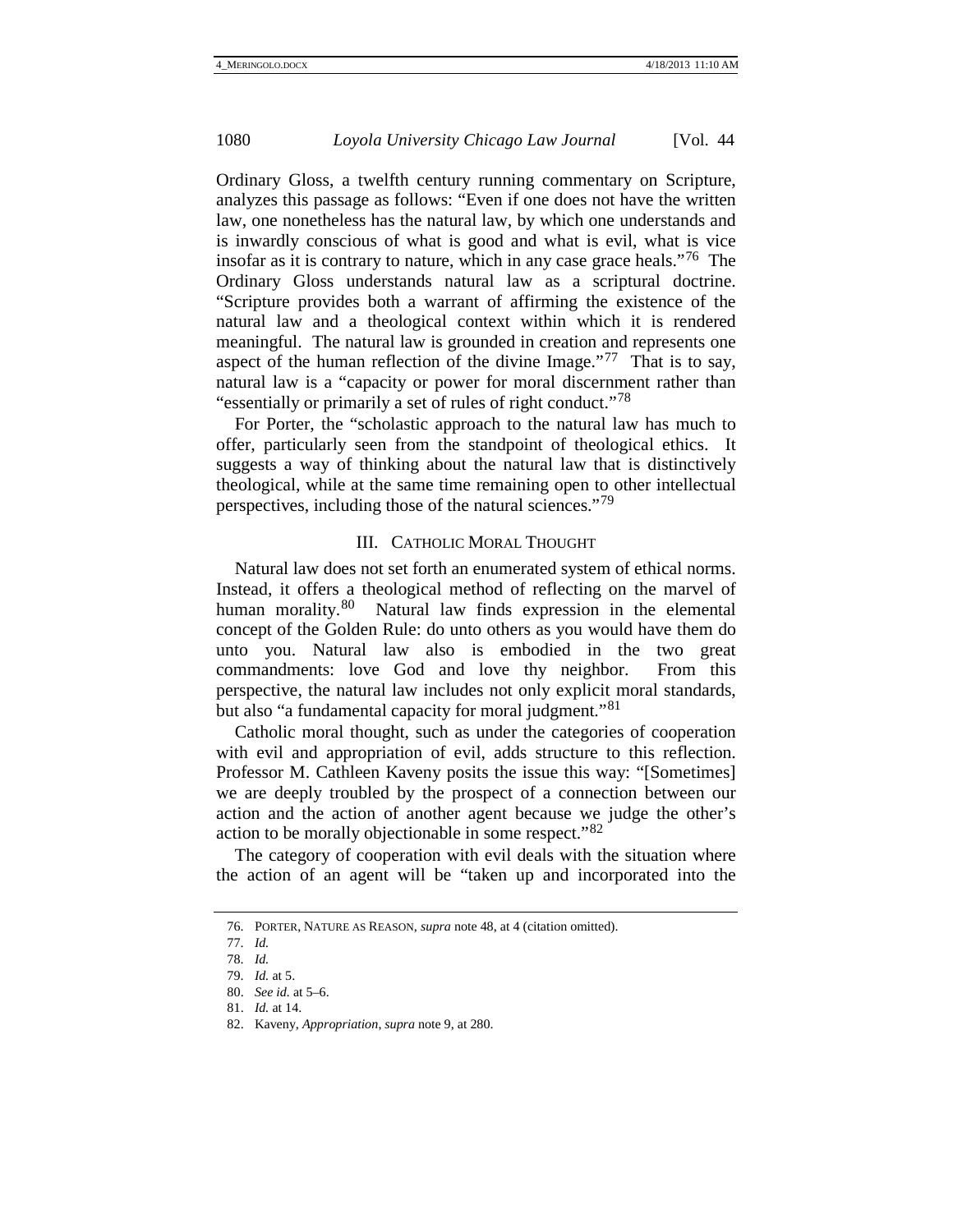morally objectionable plans of another agent."<sup>83</sup> Simply stated, cooperation with evil is accord with another person in sin. The more difficult situations occur when the two agents are not equal participants in the provocation and implementation of morally objectionable pursuit.<sup>84</sup> Instead, one agent must confront a situation in which her act will subordinately contribute to a morally deplorable action designed and controlled by another.<sup>[85](#page-14-1)</sup> The "core issue raised by cooperation with evil is the effect the action of the wrongdoer has on the person whose act is being controlled, especially when she knows (in some sense) that her acts are to be taken up and incorporated by the will of a wrongdoer."[86](#page-14-2)

The key issue when analyzing cooperation with evil is whether the cooperator intends—either as a means or an end—the wrongdoing calculated by the principal agent. $87$  Intentional furtherance of the illicit activity is called formal cooperation and is always prohibited. Unintentional, or material cooperation, is not always prohibited, but rather, is analyzed on a case-by-case basis based on a variety of factors, including how and to what degree the action of the cooperator intersects with and contributes to wrongdoing, the severity of the loss that would be suffered by cooperator if she fails to cooperate, the type of evil  $action(s)$  planned, and the risk of causing scandal to third persons.<sup>[88](#page-14-4)</sup>

The category of appropriation of evil deals with the situation where an agent "is considering whether or not to take up and incorporate the fruits or byproducts of someone else's illicit action into his or her own activity."[89](#page-14-5) The key consideration "is whether the appropriator intends to ratify the auxiliary agent's wrongful act in making use of that act's fruits or byproducts."<sup>[90](#page-14-6)</sup> In other words, does the appropriator "adopt" the illicit actions by making use of the fruits of those actions as if they were the appropriator's own actions? If not adopted, one must analyze to what degree the "dangers of seepage and self-deception" are present to determine whether the action has become part of the appropriator's moral identity or whether the appropriator has become self-deluded about her intentions.<sup>91</sup> The key inquiry here is the "way in which the

<sup>83.</sup> *See id.* at 281.

<sup>84.</sup> *Id.*

<sup>85.</sup> *Id.*

<span id="page-14-4"></span><span id="page-14-3"></span><span id="page-14-2"></span><span id="page-14-1"></span><span id="page-14-0"></span><sup>86.</sup> M. Cathleen Kaveny, *Complicity with Evil*, 42 CRITERION 20, 29 (2003), *available at*  http://divinity.uchicago.edu/martycenter/publications/criterion/autumn\_03.pdf.

<sup>87.</sup> Kaveny, *Appropriation*, *supra* not[e 9,](#page-3-5) at 284.

<span id="page-14-5"></span><sup>88.</sup> *Id.* at 284–85.

<span id="page-14-6"></span><sup>89.</sup> *Id.* at 281.

<sup>90.</sup> *See id.* at 305–07.

<span id="page-14-7"></span><sup>91.</sup> *Id.* at 306, 308.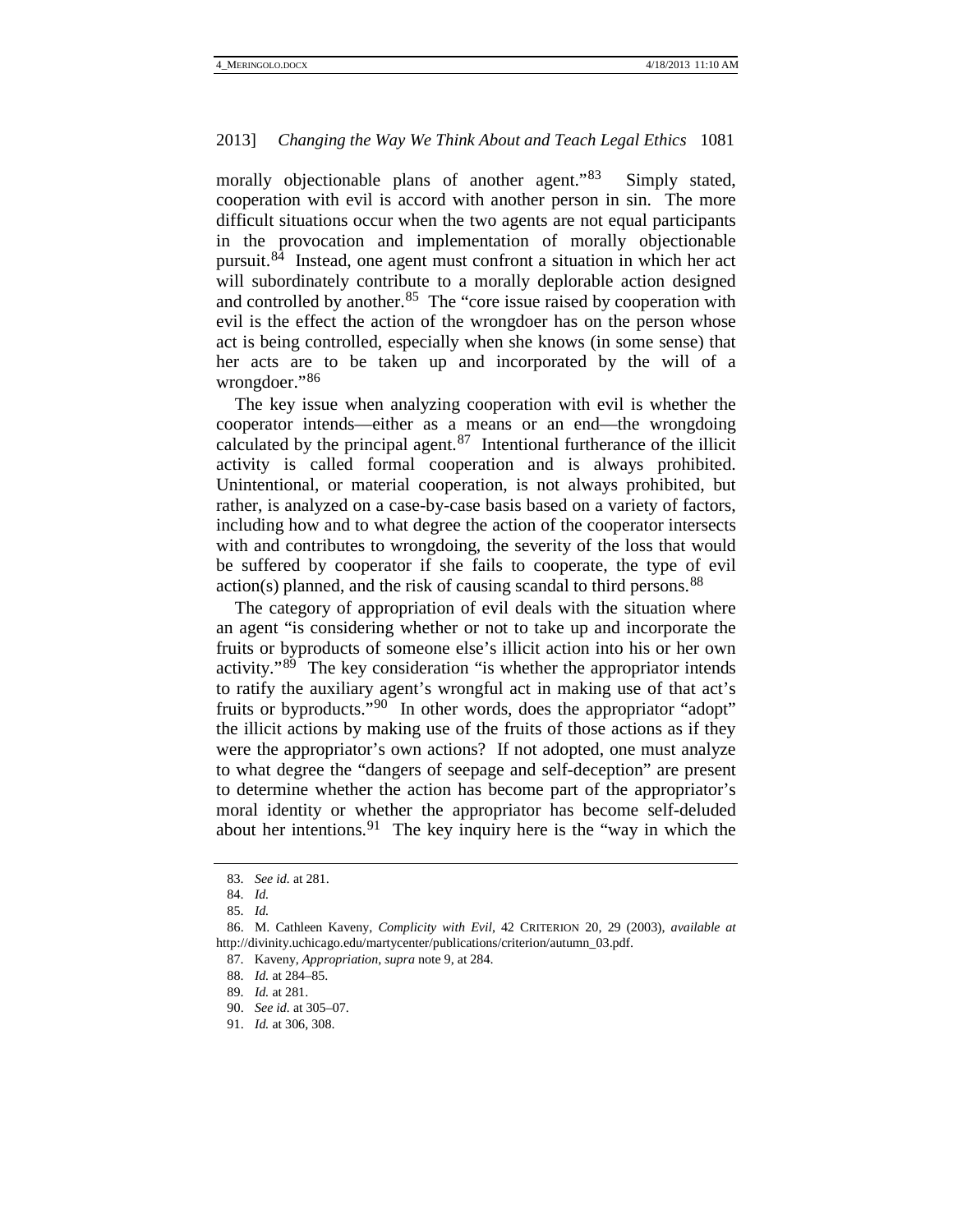appropriator's action is related to the illicit act of the auxiliary agent."[92](#page-14-7)  Would the appropriator have obtained the ill-gotten gains by the same means and for the same purpose as the wrongdoer? The closer the overlap, the more morally reprehensible are the acts of the appropriator.

## IV. APPLICATION OF ETHICAL FRAMEWORKS

This Article began with a reference to the problem that certain lawyers and law firms have been complicit in recent financial scandals. The questions remains: how can such unethical lawyer conduct be deterred? One solution is to demand that state legislatures enact higher standards of professional ethics. A better and more lasting solution, however, is to develop the moral character of lawyers early in their careers. This latter solution can be accomplished through the teaching of Catholic moral principles in the context of the natural law tradition. In order to analyze how, in practice, a natural law theory and Catholic moral thought could influence professional ethical conduct, the following Sections analyze two hypothetical situations (based upon real life events).

### *A. Hypothetical No. 1: Public Berating of a Witness*

A married woman with a small child has an affair. The man with whom she is having an affair feels guilty and ends the illicit relationship. Ultimately, the woman gets a divorce. She tries to rekindle the relationship with her lover, to no avail. She is emotionally distraught and decides to commit suicide. Because she does not want to leave her child without a mother, she also decides to kill her child. She sedates her child, turns on the gas stove, and sits with her child in the kitchen. The woman survives, but her child dies.

Despite her clear guilt, the woman wants a trial, primarily to get even with her ex-lover. To humiliate him in public, the woman insists that her lawyer question him about the embarrassing details of their sexual encounters, overindulgent alcohol use, and private emails. The lawyer goes along with her, believing that if he can paint the ex-lover as a person of ill-repute, perhaps it would shift some blame from her to the ex-lover. Although the strategy is a long shot, the lawyer nonetheless grills her ex-boyfriend for two days in a public forum. The man is distraught and visibly shaken by the public flogging. In the end, the cross examination had no impact on the outcome of the trial—the woman is found guilty and sentenced to life in prison.

The lawyer probably did not violate the rules of professional conduct.

<span id="page-15-0"></span><sup>92.</sup> *Id.* at 308.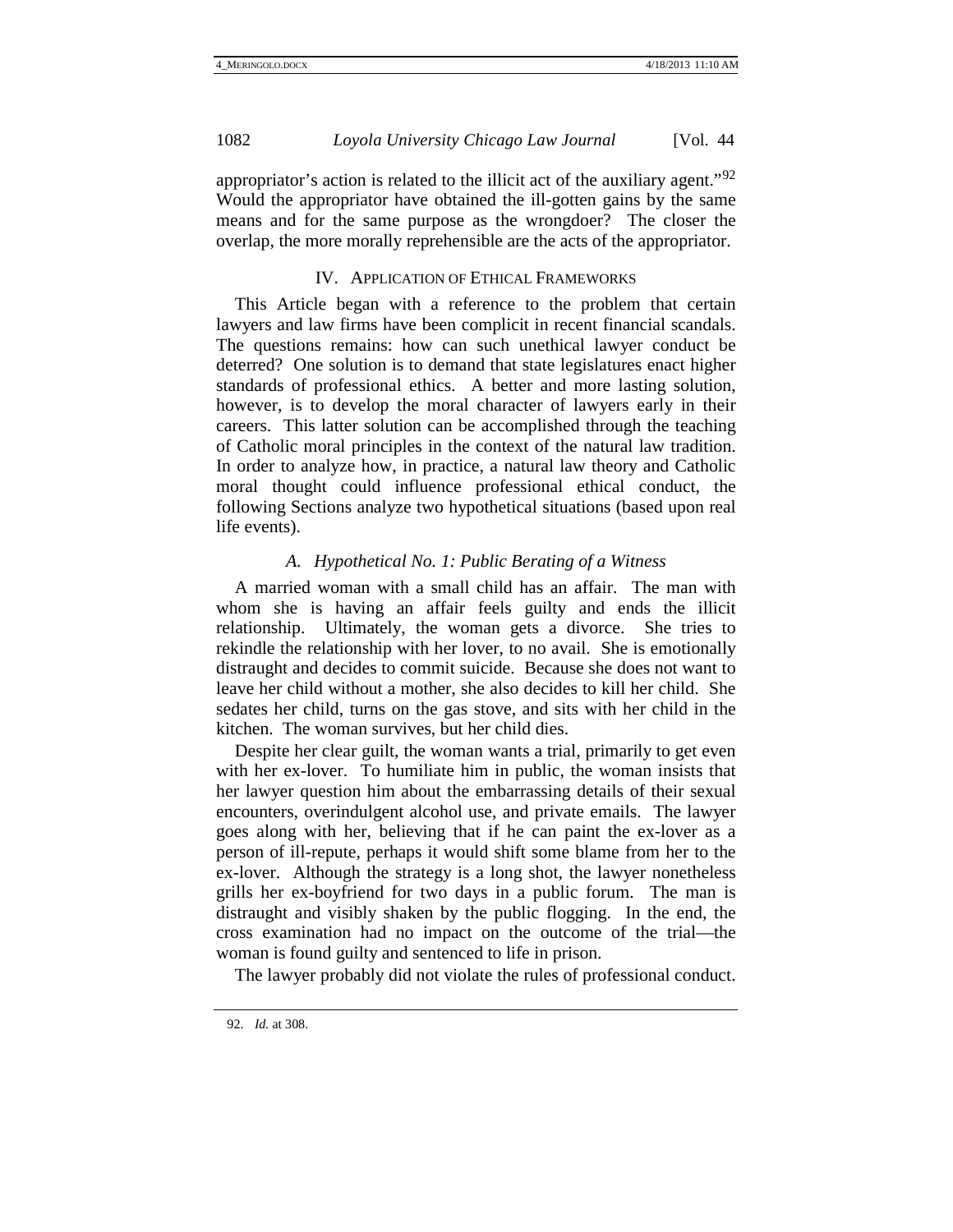Even if his client told him that she wanted to humiliate her ex-lover, he had no right to disclose such confidential information. The goal of cross-examining the witness was humiliation, not death or substantial bodily harm. Under the rules, the lawyer was not required to convince his client to take an alternative course of conduct. Although the prohibition to represent a client where the objective is to harass a person presents a potential ethical pitfall, the circumstances probably do not require the lawyer to terminate representation.<sup>93</sup> The main *objective* of his employment was to defend his client, including by using the exlover as a possible scapegoat, and not to conduct a defense "without probable cause" and for the sole purpose of harassing or maliciously injuring the woman's ex-lover. As a result, the actions of the lawyer were likely neither frivolous nor in violation of ethics rules.

Analysis of the lawyer's conduct under natural law principles is more difficult. On the one hand, the ex-lover, by himself undertaking morally reprehensible conduct, arguably bore some guilt for the woman's actions. If so, the lawyers' actions may not be morally improper and are justified. On the other hand, it is difficult to see a common good objective from the lawyer's actions. The woman already caused much misery to her family and community. The ex-lover already had guilty feelings due to his inability to see warning signs that the woman was capable of this heinous crime. Perhaps the right and good thing to do as a lawyer would have been to counsel his client to enter into a plea agreement and vigorously defend her by negotiating the most humane terms for her prison sentence. Instead, the lawyer's actions caused even more misery to the community. If the lawyer continues to act in this way, and employ a "scorched earth" or "win at all costs" defense strategy, his actions would undoubtedly negatively impact his character. Therefore, the lawyer's conduct likely did not comport with natural law principles.

The lawyer's actions may also be considered illicit under a "cooperation of evil" analysis. The lawyer surely intended, in accordance with the client's plan, to humiliate the ex-lover. To be sure, the lawyer intended this wrongdoing as a means to her defense, but he intended it nonetheless. This conduct would appear to be formal cooperation and strictly prohibited. The lawyer also, in some ways, appropriated the wrongdoing of his client, in that he used the

<span id="page-16-0"></span><sup>93.</sup> *See* MODEL RULES OF PROF'L CONDUCT R. 1.16(a)(1) (2012) (explaining that a lawyer *must* end the representation if the continued representation would result in a violation of the Rules of Professional Conduct); *id.* R. 1.16(b)(2) (providing that a lawyer *may* end the representation if "the client persists in a course of action involving the lawyer's services that the lawyer reasonably believes is criminal or fraudulent").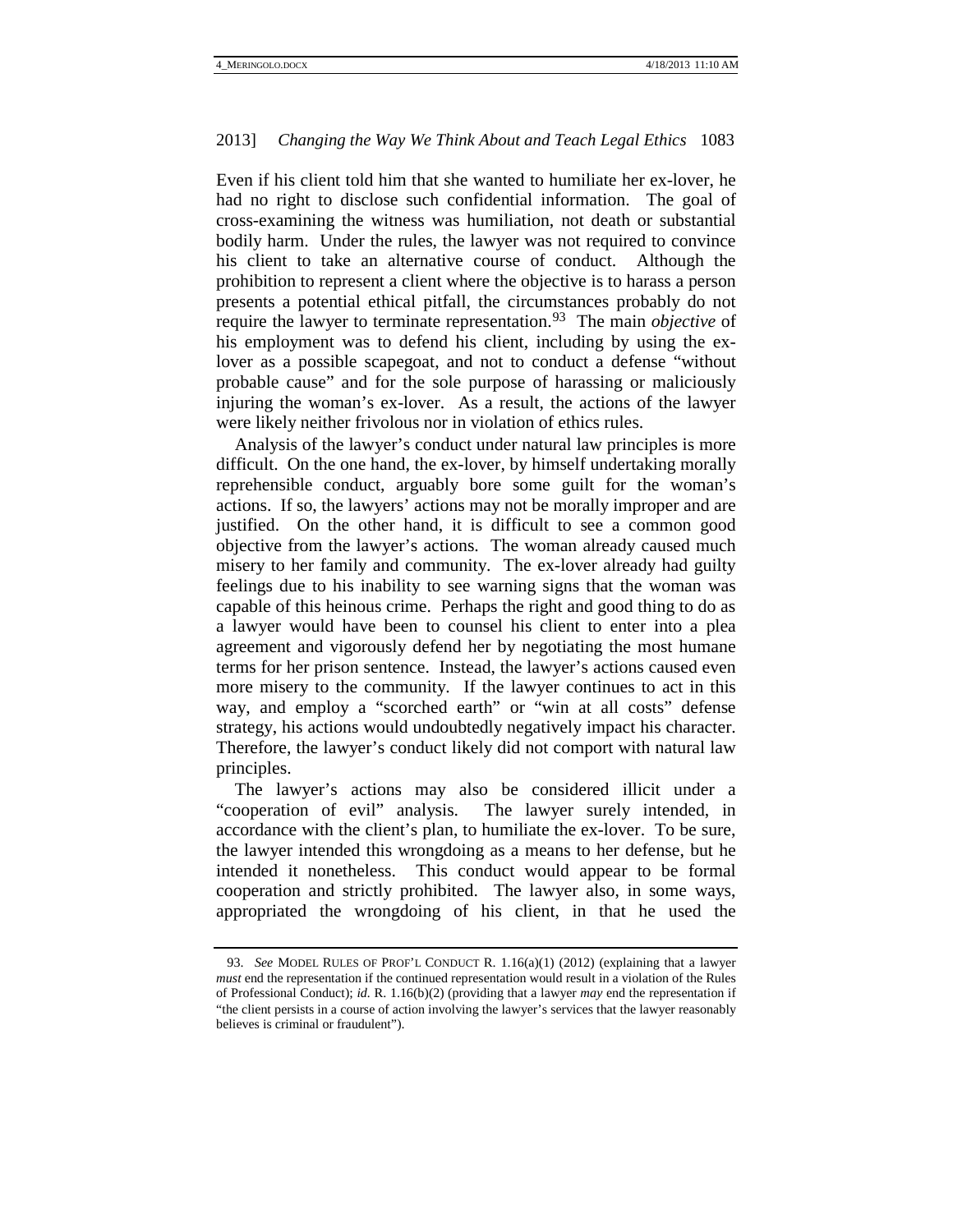information that she disclosed to him for the same purpose: humiliation.

# *B. Hypothetical No. 2: Unscrupulous Acts of Energy Trading Company*

An energy trading company is sued in a civil class action for causing an energy crisis. The company hires internationally reputable lawyers to defend it against the class. The lawyers meet with company executives and review corporate documents. During the course of the review, the lawyers find evidence that traders in the company engaged in criminal conduct, and, perhaps, were continuing to engage in such conduct. The evidence shows that the traders knew that the conduct would make them very wealthy and at the same time cause rolling blackouts. Documents explicitly show that the traders had an intentional disregard for the health and safety of the people affected by the traders' actions.

The lawyers inform corporate executives of the results of their investigation and counsel them to stop the illegal conduct. Their counseling includes delivering a memorandum outlining crimes that may have been committed by the traders. The lawyers, however, make no effort to ascertain if, in fact, the company stopped the illegal conduct. The lawyers also fail to notify any governmental authorities about the illegal conduct. Instead, the lawyers keep their findings confidential until they are required to disclose this information, if at all, during the course of the litigation.

The lawyers likely did not violate the rules of professional conduct. The lawyers were prohibited from disclosing the information they learned from their client. Although a crime was committed, there was no indication of a present and substantial risk of life-threatening injury. As such, the lawyers had no reason to believe that disclosure of this information would prevent a death or substantial bodily harm (unlike the example of the accidental release of toxins in a town's water supply<sup>94</sup>). And there was no indication that the client was attempting to use the lawyers' services in furtherance of committing fraud. Here, the lawyers appropriately reported "up the corporate ladder" regarding the company's illicit conduct,  $95$  but they were not required under the ethics

<sup>94.</sup> *See supra* note [36](#page-7-8) and accompanying text.

<span id="page-17-1"></span><span id="page-17-0"></span><sup>95.</sup> *See* MODEL RULES OF PROF'L CONDUCT R. 1.13(b) ("If a lawyer for an organization knows that an officer, employee or other person associated with the organization is engaged in action, intends to act or refuses to act in a matter related to the representation that is a violation of a legal obligation to the organization, or a violation of law that reasonably might be imputed to the organization, and that is likely to result in substantial injury to the organization, then the lawyer shall proceed as is reasonably necessary in the best interest of the organization. Unless the lawyer reasonably believes that it is not necessary in the best interest of the organization to do so, the lawyer *shall refer the matter to higher authority in the organization*, including, if warranted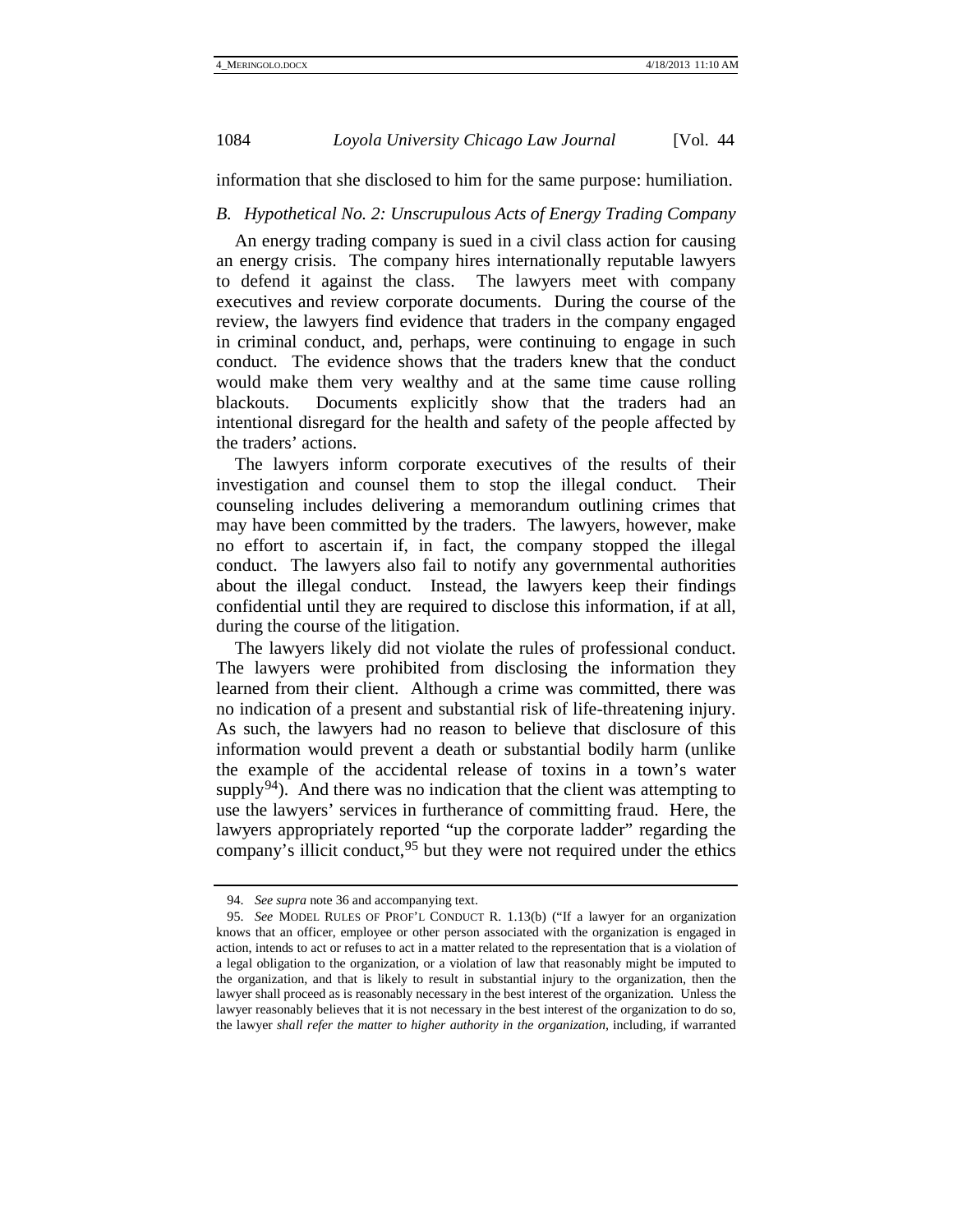rules to report the conduct to third persons outside the corporate hierarchy.<sup>[96](#page-17-1)</sup>

An analysis under natural law principles may lead to a different outcome. Clearly, acts that cause an energy crisis are against the public good. Prudence and a concern for the community may have required the lawyers to investigate whether such acts continued once they reported the illegal conduct to the company and, perhaps, to report the past acts to the governmental authorities. Given the pendency of the civil litigation matter, the lawyers knew that the facts would soon be revealed. However, under the circumstances, withholding information from the government and failing to investigate further likely cuts against natural law teachings. That is to say, the lawyers probably did not fairly balance their duties as lawyers and human beings whose actions should be aimed towards the common good.

The lawyers most likely did not cooperate or appropriate the evil done by the traders. The company's actions likely occurred before the lawyers' involvement in the case and without the lawyers' knowledge. In other words, they did nothing to further the cause of the acts, and they did not use the fruits of the traders' ill-gotten gains. That being said, the lawyers should be vigilant that their legal advice or actions do not provide some sort of cover for the traders' continued actions. If they were to continue, the public would be harmed—perhaps not *certain* serious bodily injury or death, but clearly harmed by the lack of energy. In such a case, prudence may require the lawyers to act to protect the common good.

# V. THE ROLE OF CATHOLIC LAW SCHOOLS BEYOND PROFESSIONAL ETHICS

Assuming that Catholic moral teaching and natural law principles can aid in the moral development of lawyers, a practical question remains: Who and/or what institution should teach these principles? Without a doubt, the Catholic moral tradition is rich. Unfortunately, it remains largely locked away in academic books and journals. Presumably, a small percentage of lawyers encounter some of this tradition in their undergraduate and graduate studies. Some lawyers may even have

<span id="page-18-0"></span>by the circumstances to the highest authority that can act on behalf of the organization as determined by applicable law." (emphasis added)).

<sup>96.</sup> *See id.* R. 1.13(c) (explaining that, if "reporting up the corporate ladder" fails to generate any action on the part of the company to mitigate potential harm (presumably to stockholders or the general public), *and* the lawyer reasonably believes that the ongoing conduct will cause substantial injury to the company, then the lawyer *may*, but is not required to, reveal such information to outside parties).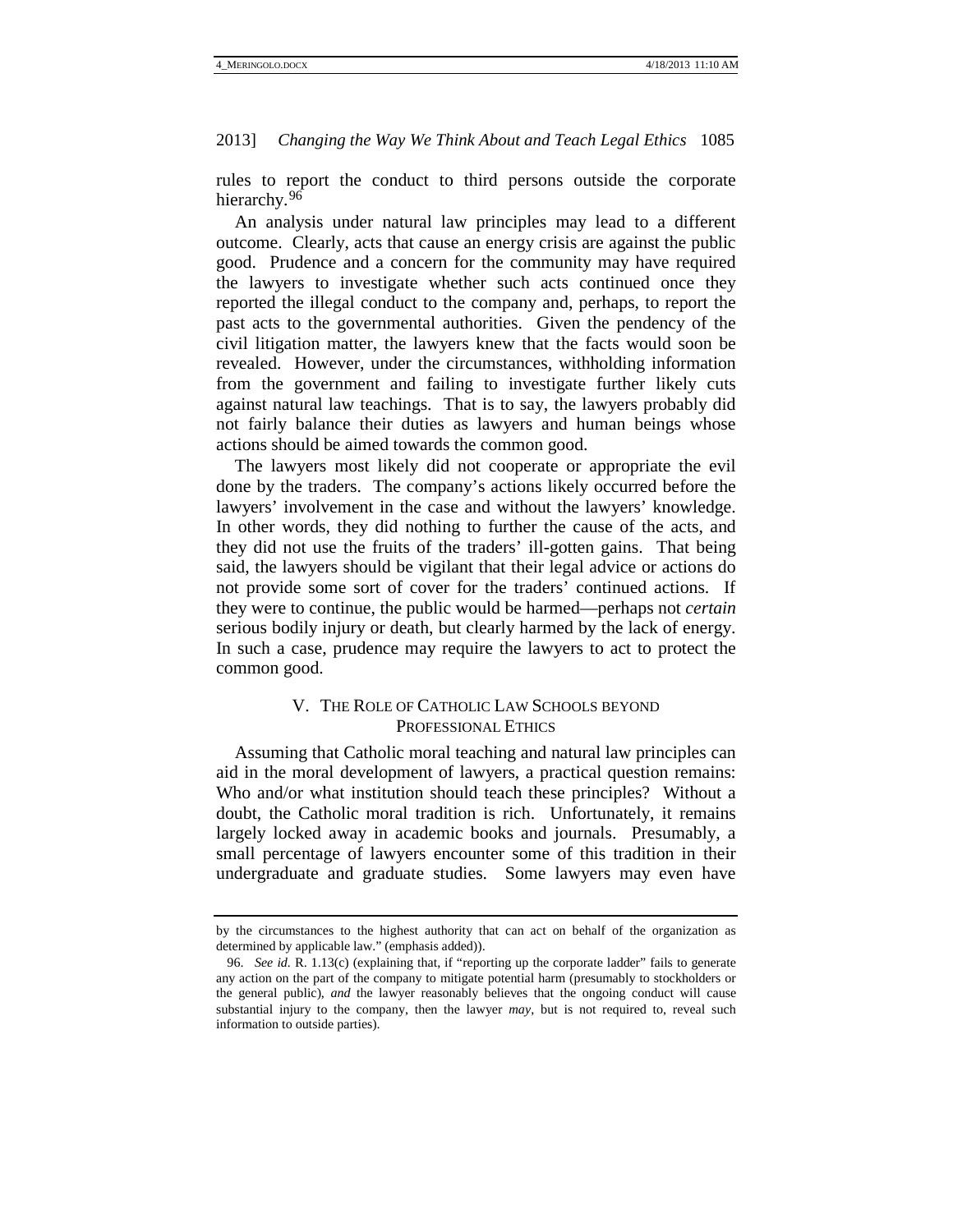obtained advance degrees in philosophy or theology before law school. It is far more likely, however, that the vast majority of Catholic lawyers have not had an opportunity to engage these fundamental teachings of our faith.

Catholic law schools have an opportunity to fill this education gap. To do so, they must heed lessons from the past. The University of San Francisco (USF) School of Law opened in  $1912.^{97}$  $1912.^{97}$  $1912.^{97}$  In discussing the reasons for founding the USF School of Law, Henry Woods, S.J., reasoned that "preserving the faith of Catholics interested in professional degrees justified the establishment of Catholic professional schools."<sup>98</sup> Woods cautioned that "the Church had not foreseen 'how serious would be the losses incurred by the Church through the attendance of her children at non-[C]atholic professional schools that have in process of time become positively anti-Christian."<sup>[99](#page-19-2)</sup> Woods and other Jesuits believed that Catholic law schools would produce lawyers who were "qualitatively different" than lawyers from non-Catholic schools,[100](#page-19-3) largely because Catholic law schools have an "'atmosphere of faith' . . . that . . . 'inculcate[s] and support[s] a moral, civically minded, Catholic perspective.'"[101](#page-19-4)

<span id="page-19-0"></span>By the 1920s, Catholic law schools, including USF, were virtually identical to non-Catholic law schools. Many schools maintained courses in jurisprudence, often taught by priests and devoted to illustrating the superiority of natural law over other legal theories.<sup>102</sup> Yet, even then, many saw these jurisprudence courses as an "abdication of the responsibility to be distinctively Catholic."<sup>103</sup> By relegating the nurturing of Catholic legal thought to essentially clerical professors of moral philosophy, Catholic law schools "neglected the potential influence of Catholic thought on standard doctrinal courses, the actual classroom instruction in legal principles and techniques conducted by a faculty of laymen."[104](#page-19-7)

During the 1930s, James Thomas Connor, Reverend Francis Shalloe, S.J., William P. Moyles, Brendan Brown, and William F. Clarke (among others) championed a proposal to teach Catholic thought in law

<sup>97.</sup> Breen & Strang, *supra* not[e 11,](#page-4-0) at 573.

<sup>98.</sup> *Id.* at 574.

<span id="page-19-8"></span><span id="page-19-5"></span><span id="page-19-4"></span><span id="page-19-3"></span><span id="page-19-2"></span><span id="page-19-1"></span><sup>99.</sup> *Id.* (quoting ERIC ABRAHAMSON, THE UNIVERSITY OF SAN FRANCISCO SCHOOL OF LAW: A HISTORY 1912-1987, at 16).

<sup>100.</sup> *Id.* at 575.

<sup>101.</sup> *Id.* (quoting ABRAHAMSON, *supra* note [99,](#page-19-0) at 48).

<sup>102.</sup> *Id.* at 586.

<sup>103.</sup> *Id.* at 586–87.

<span id="page-19-7"></span><span id="page-19-6"></span><sup>104.</sup> *Id.* at 587 (internal quotation marks omitted) (citation omitted).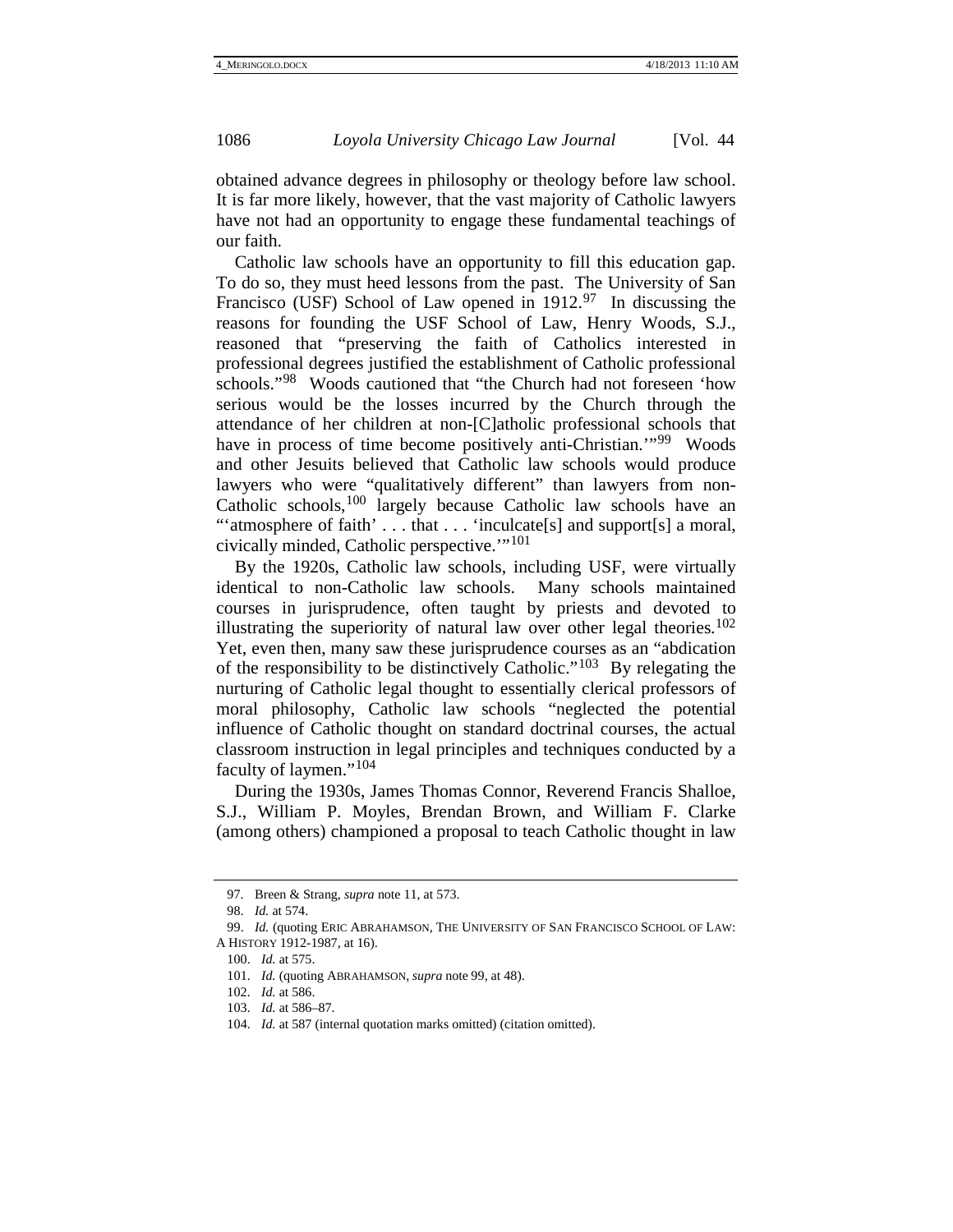classes. During this time, a Neo-Thomism movement began in Europe. The goal of this theological and philosophical movement was to rediscover the ideas of St. Thomas Aquinas and apply his teachings to contemporary society.<sup>[105](#page-19-8)</sup> Reverend Linus Lilly, S.J., the Regent at the St. Louis University School of Law, pronounced a clear statement of the goal of Catholic law schools:

[A] student at a Catholic law school [should] "learn that human enactments derive their force from eternal law which the Author of nature has written in the hearts of men." Having been given "the firm and reliable foundations of genuine legal knowledge," the graduate of a Catholic law school could then contribute to society as "a *competent lawyer*, *a good citizen*, *a loyal Catholic*, *and a noble man*."[106](#page-20-1)

<span id="page-20-0"></span>During this period, James Thomas Connor, former Dean of the Loyola University New Orleans College of Law, saw an opportunity "for a school of Catholic Lego-Philosophical thought[—]i.e., a restatement of Scholastic Philosophy in the light of modern development in the positive law."<sup>107</sup> To meet this opportunity, Connor believed Catholic law schools should retain faculty members who were well versed in Christian ethics and faith in order to facilitate the discussion of natural law principles in doctrinal classes.<sup>[108](#page-20-3)</sup> Connor also recommended that law schools require its students, as a graduation requirement, to take at least five hours in elective courses on the legal philosophy. [109](#page-20-4)

Reverend Shalloe argued that the difference between Catholic and non-Catholic legal education came in the classroom discussion of cases, no matter the subject: "Where else can [students] be expected to learn a true philosophy of law, a Catholic sense in his work, a Catholic knowledge of his duties and the law of his Church? All these things are not taught in the school where he only learns the technicalities of civil law."[110](#page-20-5)

William Moyles observed a "moral and mental bankruptcy" of law students and the legal bar.<sup>[111](#page-20-6)</sup> To combat this bankruptcy, Moyles

<sup>105.</sup> *Id.* at 597.

<span id="page-20-7"></span><span id="page-20-1"></span><sup>106.</sup> *Id.* at 598 (quoting Linus A. Lilly, S.J., *The Catholic Law School*, AMERICA, Apr. 12, 1930, at 18 (emphasis added)).

<span id="page-20-3"></span><span id="page-20-2"></span><sup>107.</sup> *Id.* at 600 (quoting James Thomas Connor, *Some Catholic Law School Objectives*, 36 CATH. EDUC. REV. 161, 161 (1938)).

<sup>108.</sup> *Id.* at 601 (quoting Connor, *supra* not[e 107,](#page-20-0) at 163).

<sup>109.</sup> *Id.*

<span id="page-20-5"></span><span id="page-20-4"></span><sup>110.</sup> *Id.* at 599 (quoting Francis J. Shalloe, S.J., *Why Catholic Law Schools*?, AMERICA, June 13, 1931, at 234).

<span id="page-20-6"></span><sup>111.</sup> *See id.* at 599 (quoting William P. Moyles, *Our Law Schools*, AMERICA, Oct. 3, 1931, at 616).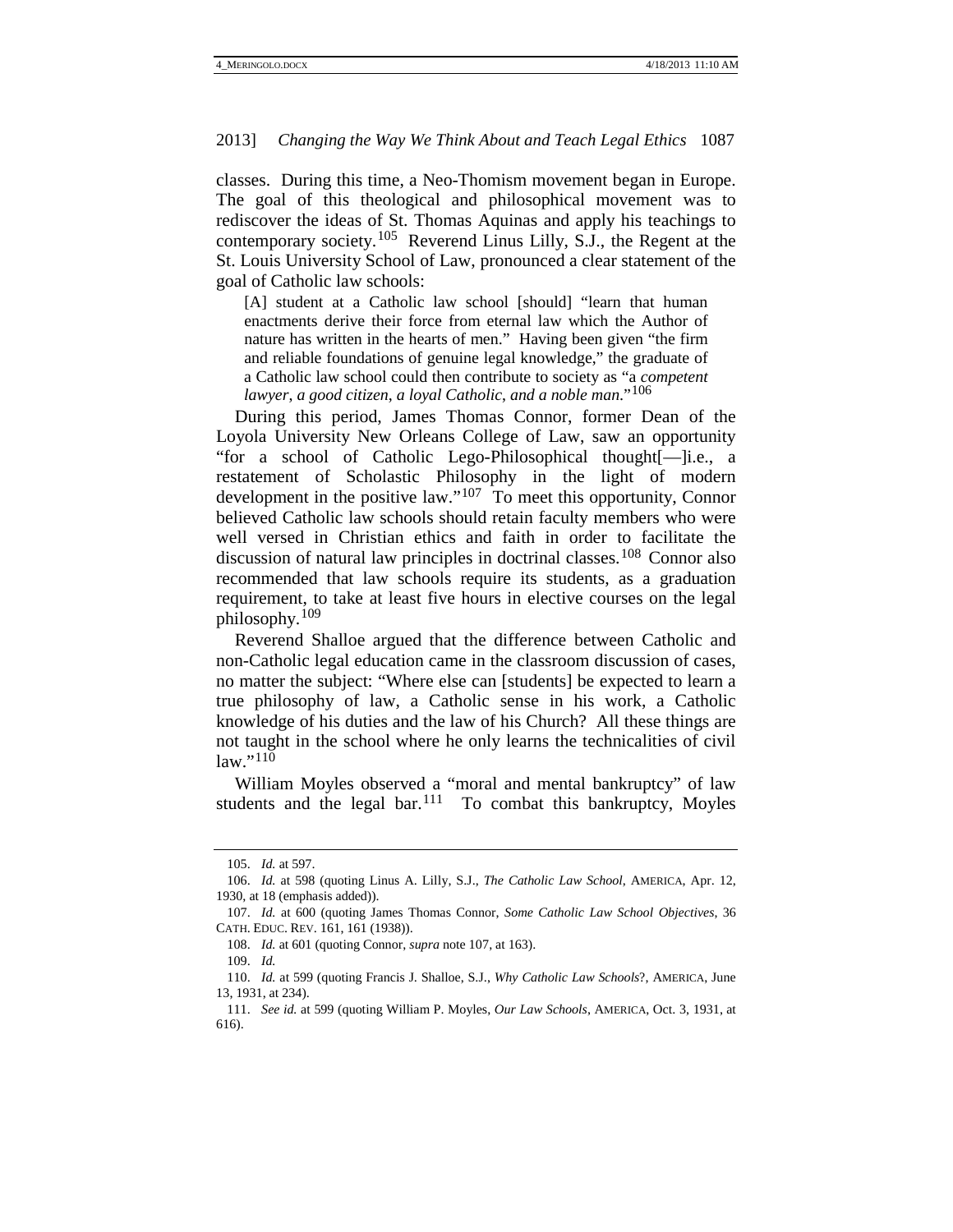advocated for Catholic law schools to adopt an ethical approach to jurisprudence, grounded in

an appreciation of the spiritual, an acceptance of Divine sanction, of natural law, of moral responsibility, and fundamental principles of morality consonant with the intent of the American Founders. As such, Catholic law schools have a very real vindication for their existence, and a very solemn and important duty to perform.  $^{112}$  $^{112}$  $^{112}$ 

Brendan Brown, who would become Dean of the Catholic University of America Columbus School of Law, strongly believed that Catholic law schools should provide a distinctive curriculum as compared to non-Catholic schools. For Brown, the mission of a Catholic law school was to prepare "an adequate *juris ratio studiorum*, which will convince the modern mind of the eternal sufficiency of thirteenth[-]century Thomism to solve ever changing problems."<sup>113</sup> According to Brown, a law school that does not acknowledge and appreciate this ideal should not align itself with the Church. [114](#page-21-2)

<span id="page-21-0"></span>William F. Clarke, former Dean of DePaul University College of Law, shared Brown's views. Clarke believed that there was "'little or no point in the bestowal of the application of *Catholic* upon any institution the actions of which do nothing to set it apart from those which lay no claim to that title. $115$  To Clarke, Catholic legal training should be an essential component of a law student's education, not merely an elective course.<sup>[116](#page-21-4)</sup> Like Connor, Clarke understood the need for faculty who were both well versed in the law and instilled with the principles of Catholic philosophy (e.g., Catholic social and moral thought).<sup>[117](#page-21-5)</sup> Such faculty would influence the practice of law in conformity with the principles of natural justice. For Clarke, the emphasize in legal education for Catholic law school faculty should not be on "*what* you teach," but rather "*how* you teach it."[118](#page-21-6)

Despite influential advocates, Catholic law schools did not develop a distinctive Catholic way of teaching law. Instead, they continued to become more akin to all other law schools. Professors Breen and Strang

<sup>112.</sup> *Id.* (citations and quotations omitted).

<span id="page-21-7"></span><span id="page-21-1"></span><sup>113.</sup> *Id.* at 606 (quoting Brendan F. Brown, *Jurisprudential Aims of Church Law Schools in the United States, A Survey*, 13 NOTRE DAME LAW 163, 177 (1938)).

<sup>114.</sup> Brown, *supra* not[e 113,](#page-21-0) at 177.

<span id="page-21-3"></span><span id="page-21-2"></span><sup>115.</sup> *Id.* at 609 (quoting William F. Clarke, *The Catholicity of the Law School: Catholicity in Legal Training Simply and Forcefully Discussed*, 6 J. RELIGIOUS INSTRUCTION 700 (Apr. 1936)).

<span id="page-21-6"></span><span id="page-21-5"></span><span id="page-21-4"></span><sup>116.</sup> *Id.* at 610–11. To Clarke, Catholic legal ethics are an "influence felt throughout the student's whole training." *Id.* at 611 (quoting William F. Clarke, *The Problem of the Catholic Law School*, 3 U. DETROIT L.J. 169, 176 (1940)).

<sup>117.</sup> *Id.* at 609.

<sup>118.</sup> *Id.* at 610 (emphasis added) (quotations omitted).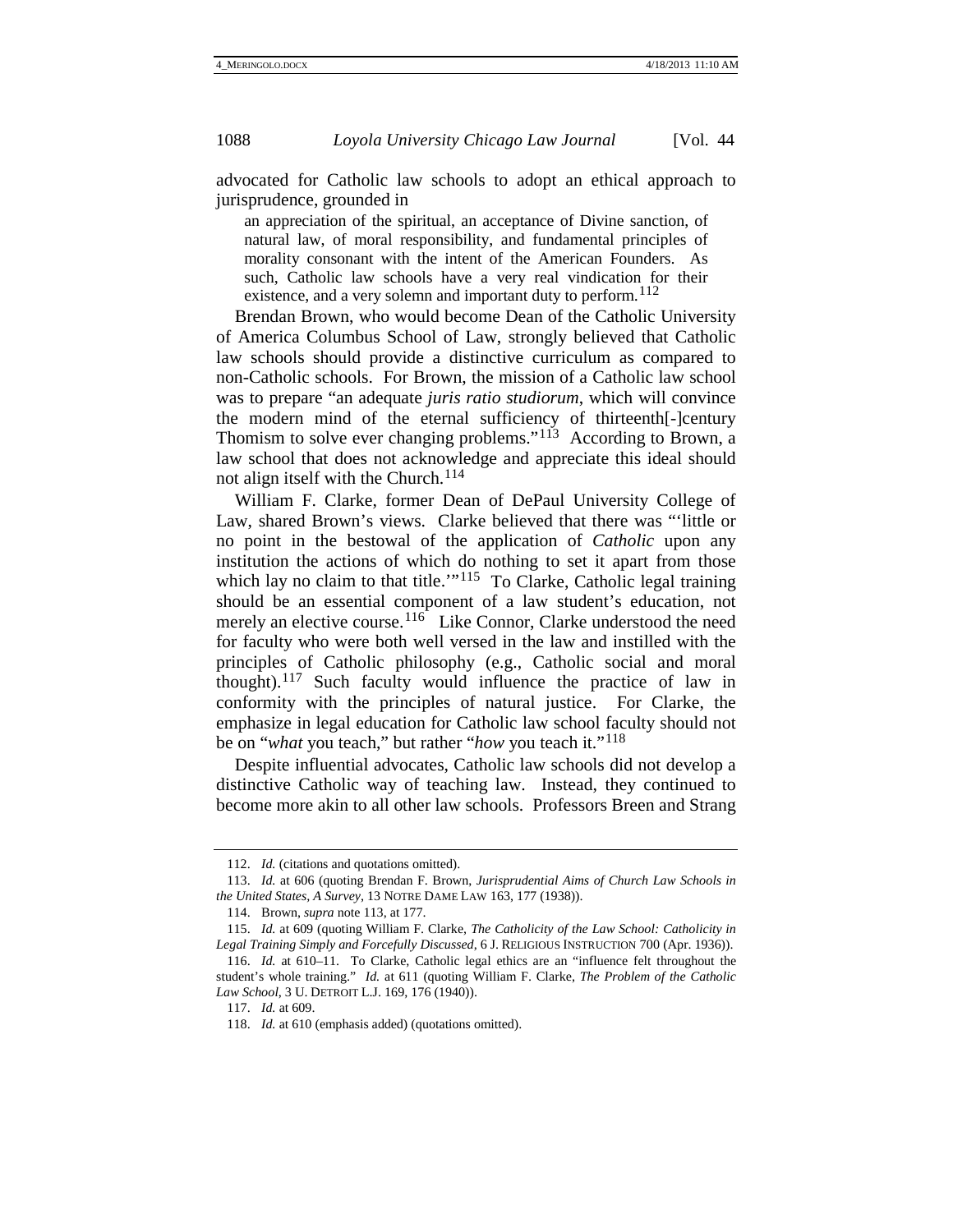trace several reasons why this transformation occurred, including financial and market forces, institutional hurdles in hiring a Catholic faculty, the influence of legal realism, and the lack of a coherent Thomistic approach.<sup>[119](#page-21-7)</sup> Yet, there are similar and powerful reasons why Catholic law schools ought to challenge themselves to attain the vision of Brown, Clarke, and others. Because of a yearning for morally grounded lawyers, the need for Catholic law schools to be "distinctively Catholic" remains strong, if not stronger, today.

### **CONCLUSION**

In her article, *Appropriation of Evil: Cooperation's Mirror Image*, Professor Kaveny briefly discusses the "manualist" approach to moral theology.<sup>120</sup> According to Kaveny, the manualists assumed an According to Kaveny, the manualists assumed an externalist view point that "emphasized the physical structure and causal consequences of action." $12\overline{1}$  The manualists "ascribed intentions" to agents based on external descriptions of their actions."[122](#page-22-2)

For Kaveny, the external emphasis of the manualists loses sight of a key aspect of Catholic moral teaching: "an evil act does its greatest damage to the one who performs it."<sup>[123](#page-22-3)</sup> The rules of professional conduct seem to have the same deficiencies—the focus in the rules is on the physical structure and consequences of actions, rather than on an "agent-centered, virtue-oriented view of human action."<sup>124</sup> For example, California only wants lawyers of a certain "character," and, thus, its ethics rules prohibit a lawyer from "further[ing] an application for admission to the State Bar of a person whom the member knows to be unqualified in respect to *character*, education, or other relevant attributes." $125$  The rules also recognize "the overriding value of life," which is the only "policy" that trumps the almost ironclad duty of confidentiality.<sup>[126](#page-22-6)</sup> And, the rules identify a public policy "of paramount" importance"—trust that is the hallmark of the client-lawyer

<span id="page-22-1"></span><span id="page-22-0"></span><sup>119.</sup> *See generally id.* at 617–34 (explaining why Catholic law schools failed to reform their curriculum).

<sup>120.</sup> Kaveny, *Appropriation*, *supra* not[e 9,](#page-3-5) at 288.

<sup>121.</sup> *Id.*

<sup>122.</sup> *Id.*

<sup>123.</sup> *Id.* at 281.

<sup>124.</sup> *Id.* at 288.

<span id="page-22-7"></span><span id="page-22-5"></span><span id="page-22-4"></span><span id="page-22-3"></span><span id="page-22-2"></span><sup>125.</sup> CAL. RULES OF PROF'L CONDUCT R. 1-200(B) (2013) (emphasis added). The rule, however, fails to define an "unqualified" character.

<span id="page-22-6"></span><sup>126.</sup> *Id.* R. 3-100 discussion, para. [3]. *See also* ILL. RULES OF PROF'L CONDUCT R. 1.6(c) cmt. [6] (recognizing the "overriding value of life and physical integrity" in requiring disclosure to prevent reasonably certain death or substantial bodily injury).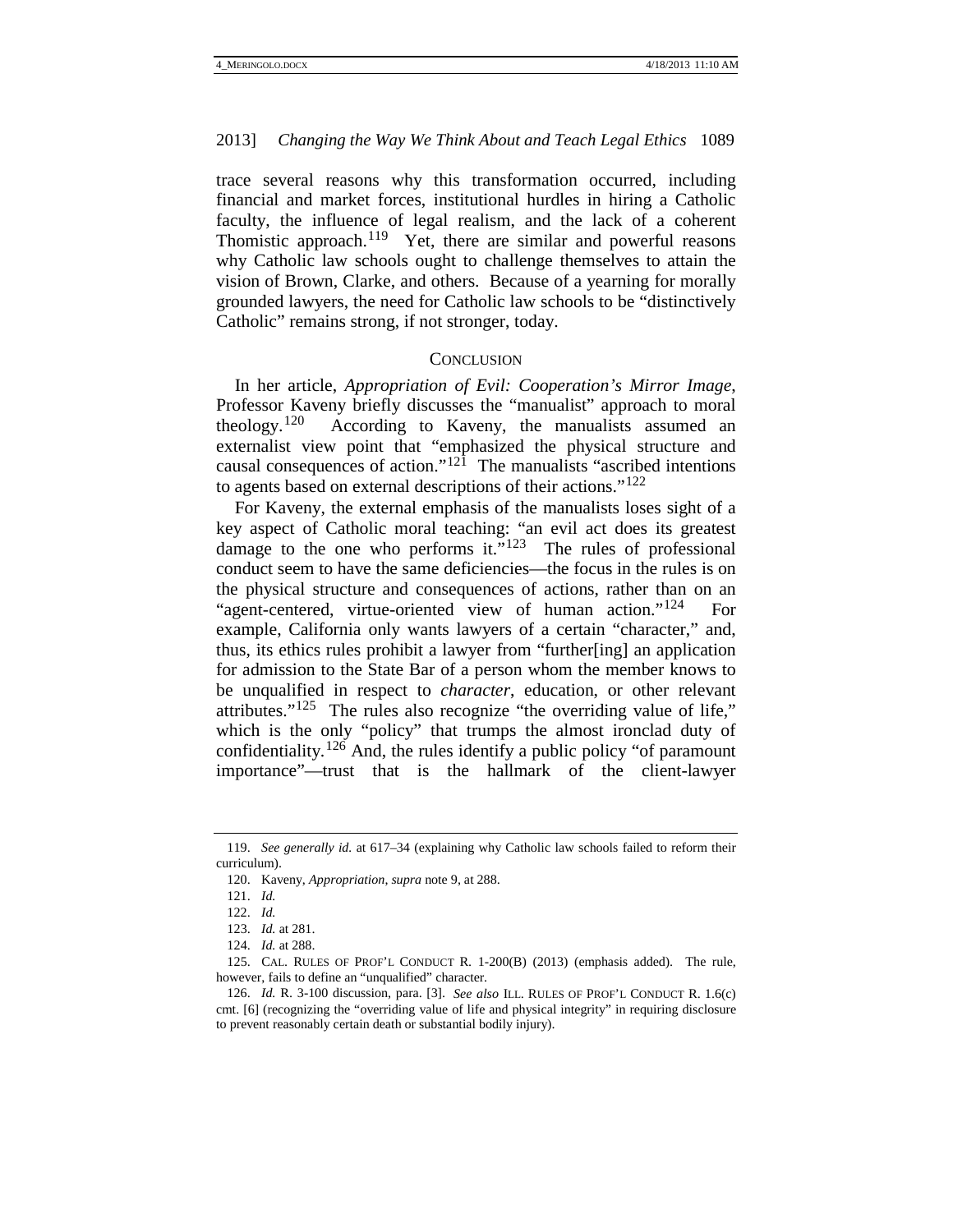relationship.<sup>[127](#page-22-7)</sup>

These references to character, the value of life, and public policy present an opportunity, especially for Catholic lawyers and Catholic law schools, to help supplement the scope of professional legal ethics. The hypotheticals discussed in Part IV above show why supplementation may be necessary, and the possible results in doing so. Because our Catholic faith and belief system shape our moral and natural law reasoning, as Catholic lawyers, we bring this faith and belief system to our profession. If the "Catholic" qualifier in Catholic law schools is to have a meaning, then these law schools have a significant role—indeed, an obligation—in developing lawyers with good, moral character grounded in the deepest commitment to Catholic social teachings.

The efforts made in the 1930s to change Catholic legal education should be debated anew. Is there a "moral bankruptcy" among lawyers? Can thirteenth-century Thomism, especially as reformulated by Jean Porter, help arrive at solutions to ever-changing social and legal problems? Should Catholic law schools take a more vocal leadership role in bettering the legal profession? The Catholic Church operates hospitals, schools, universities, homeless shelters, and many other social service organizations not simply to alleviate suffering or for humanitarian or philanthropic reasons, but also because each of these activities are "a form of work inspired by the Gospel and oriented toward the life of grace."[128](#page-23-0) Catholic law schools should be operated for similar mission-driven reasons.

Guided by the Catholic faith and its traditions, Catholic law schools are uniquely positioned to aid the legal profession. Obviously, these schools have an obligation to train virtuous lawyers. Less obvious, perhaps, is the following contention: If we want more virtuous, publicminded lawyers, Catholic law schools should equip its students (i.e., its future lawyers) with the tools to put a Catholic moral teaching and natural law theory, with an emphasis on character and the common good, into dialogue with the rules of professional conduct.

<span id="page-23-1"></span>On one level, a Catholic reflection on moral judgment would add complexity and texture to the rules of professional conduct. As lawyers, we act as agents for our clients. Sometimes, our clients ask us to perform morally objectionable acts on their behalf; other times, our clients do bad acts themselves, which they disclose or we discover

<sup>127.</sup> CAL. RULES OF PROF'L CONDUCT R. 3-100 discussion, para. [1]. *See also* ILL. RULES OF PROF'L CONDUCT R. 1.6 cmt. [2].

<span id="page-23-0"></span><sup>128.</sup> Breen & Strang, *supra* note [11,](#page-4-0) at 584 (citing JOHN A. HARDIN, S.J., MODERN CATHOLIC DICTIONARY (2000)).